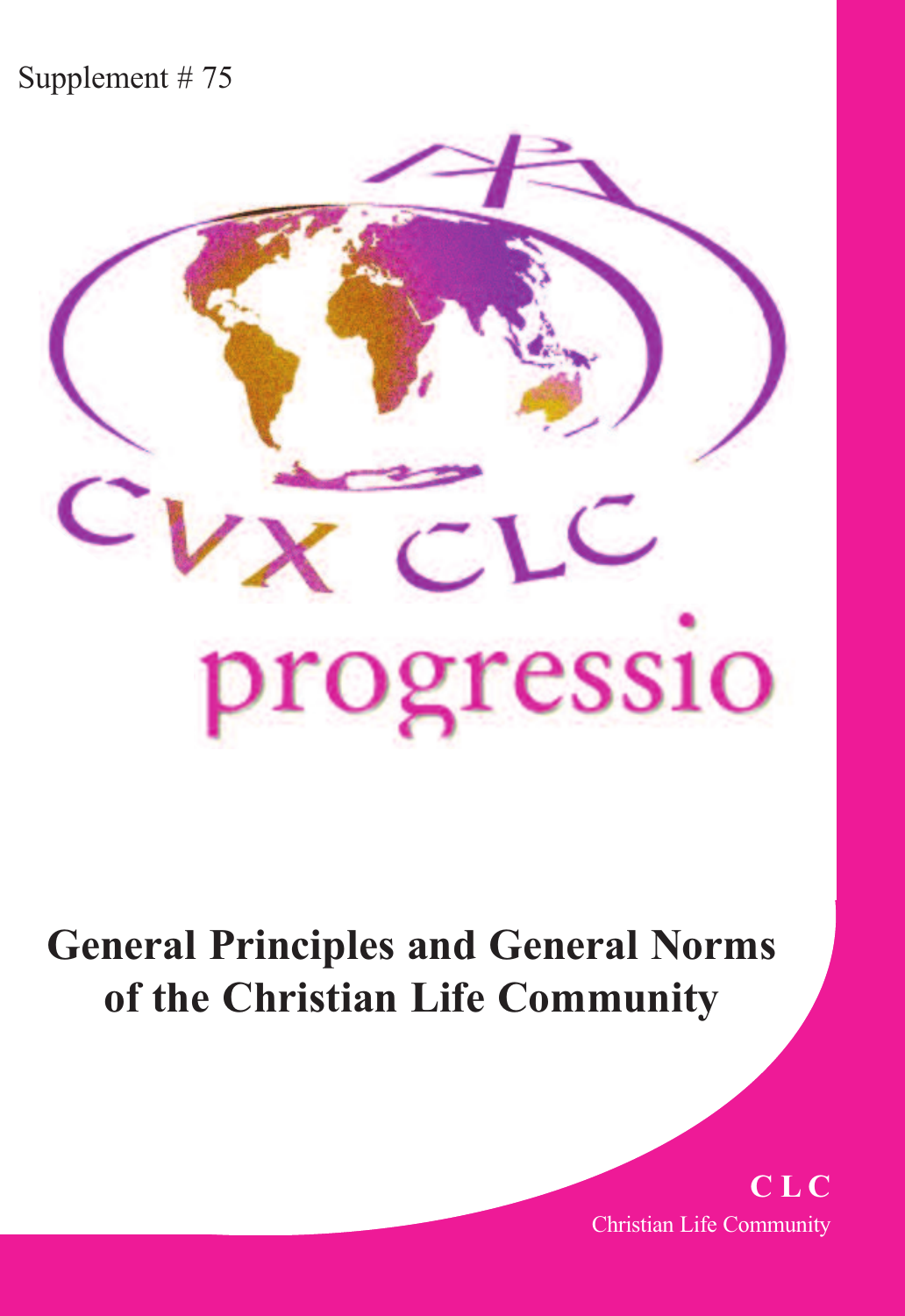Publication of the **World Christian Life Community** Borgo Santo Spirito, 4 - 00193 Rome - ITALY web site: www.cvx-clc.net - e-mail: exsec@cvx-clc.net

English • French • Spanish Editions **©** March 2020

**Editor:** *Manuel Martínez Arteaga*

**Proof Readers & Translators:** *Françoise Garcin, Alwin Macalalad, Najat Sayegh, Clifford Schisler, Catherine Waiyaki.*

**Design and lay out:** *Nguyen Thi Thu Van*

*No part of this publication may be reproduced, or transmitted in any form or by any means without prior permission of the World CLC Secretariat.*

Printed by **Tipografia Città Nuova** via S. Romano in Garfagnana 23, Rome - Italy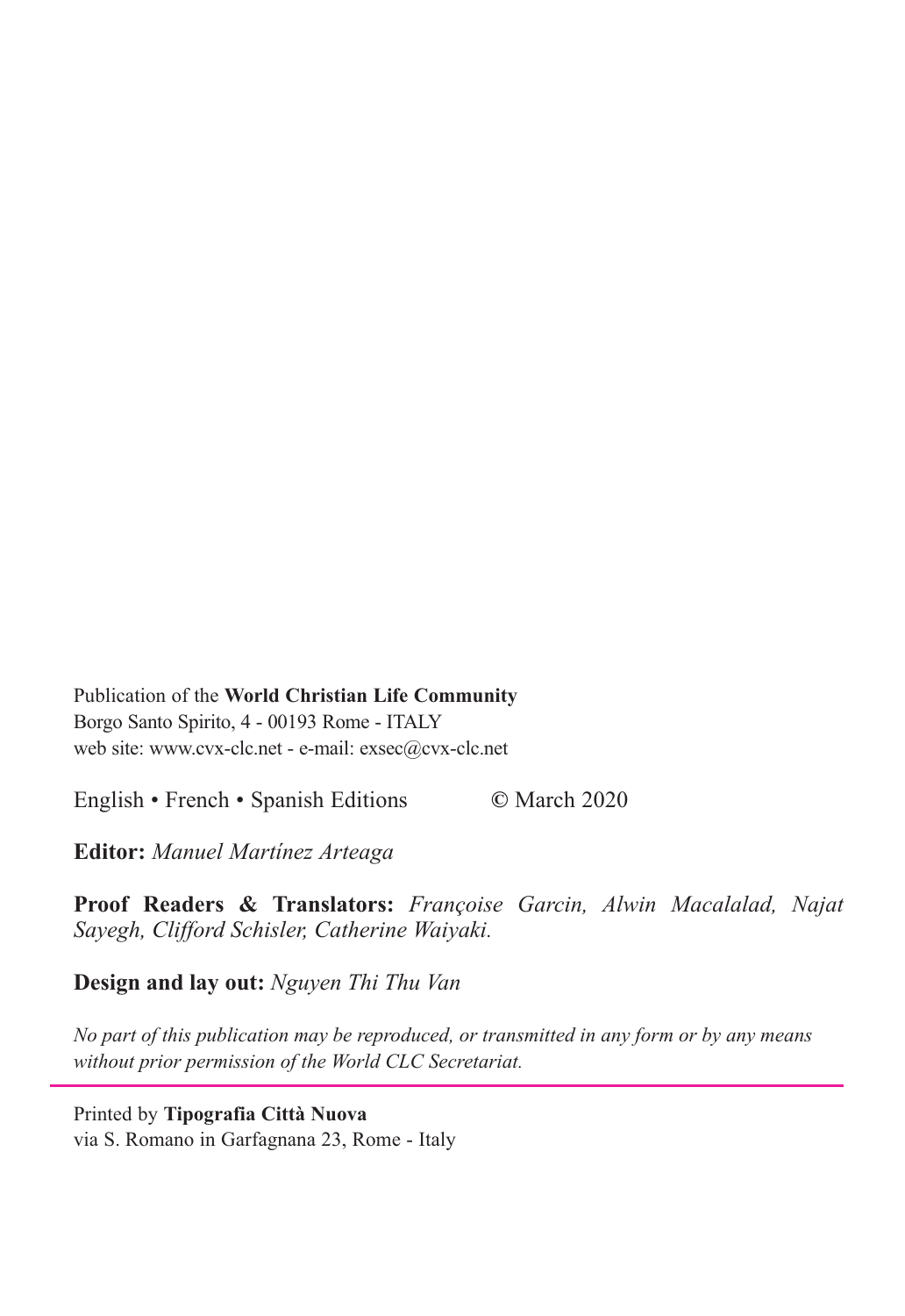# **GENERAL PRINCIPLES AND GENERAL NORMS**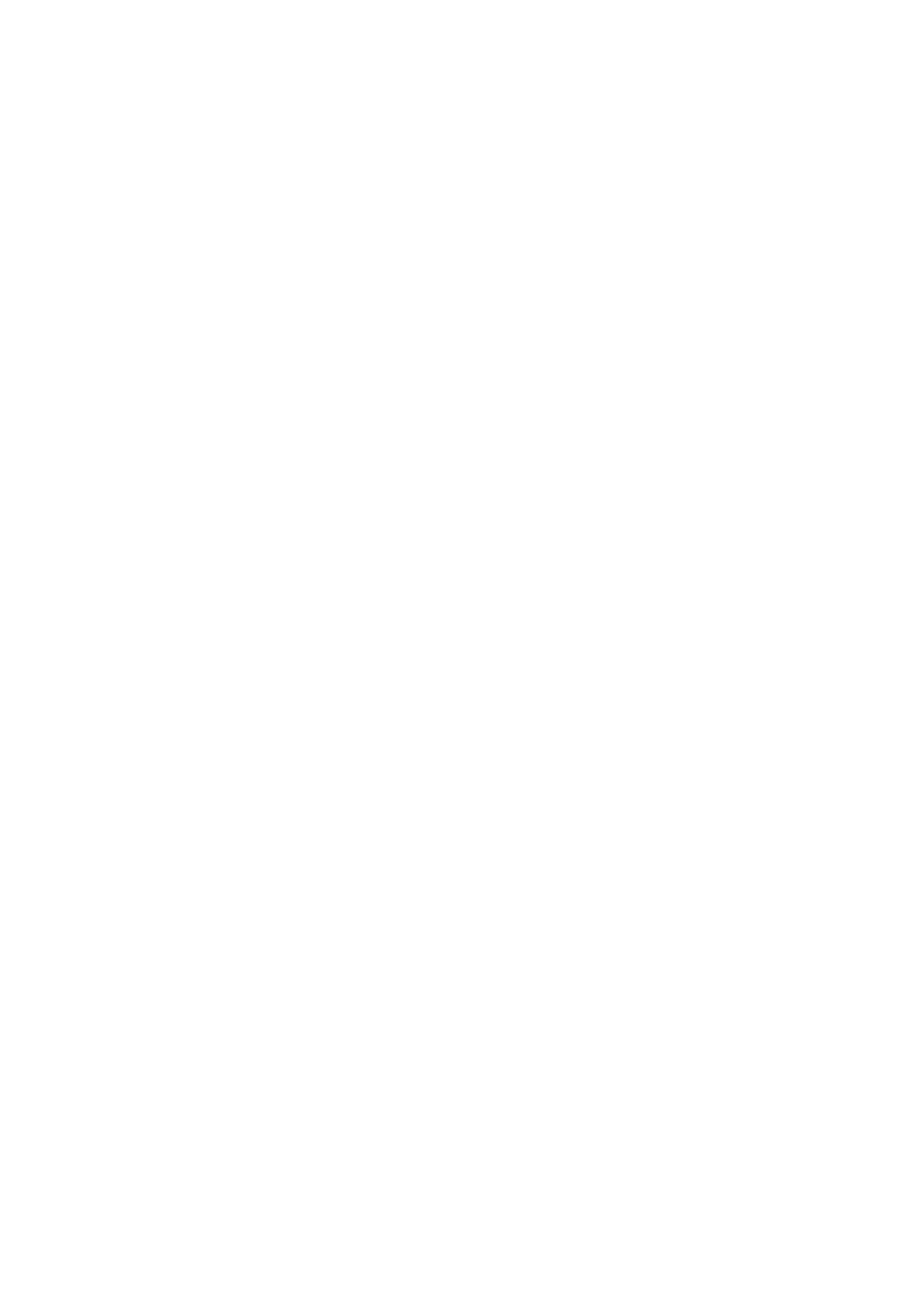## **SUMMARY**

| <b>General Principles of the</b><br><b>Christian Life Community</b>                                   |  |
|-------------------------------------------------------------------------------------------------------|--|
| Part II: Life and Organization of the Community  21<br>Part III: Acceptance of General Principles  27 |  |
| <b>General Norms of the</b><br><b>Christian Life Community</b>                                        |  |
|                                                                                                       |  |
|                                                                                                       |  |
| III. Life and Government of the Community 33                                                          |  |
|                                                                                                       |  |
|                                                                                                       |  |
| C. Establishing New Communities 38                                                                    |  |
|                                                                                                       |  |
|                                                                                                       |  |
|                                                                                                       |  |
| G. Modification of the General Principles and                                                         |  |
|                                                                                                       |  |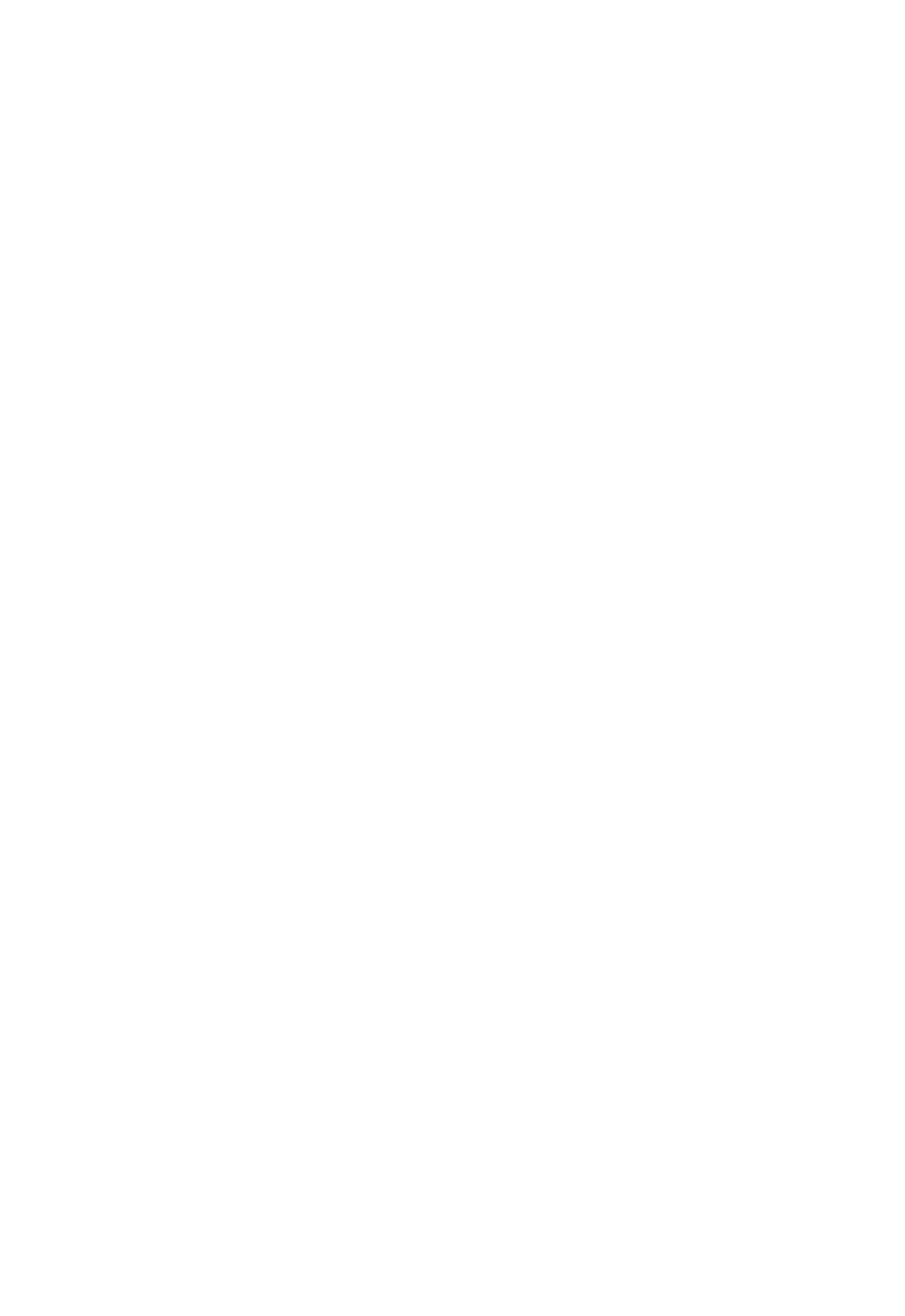### **FOREWORD**

Following the 17th General Assembly, held in Buenos Aires in 2018, it is our pleasure as the World Secretariat to publish the full text of the General Principles and General Norms of the Christian Life Community with the lastest ammendments as Progressio Supplement #75.

although the General Principles have not undergone change since confirmation on 3 December 1990, some aspects of the General Norms have been amended in the previous General Assemblies.

We know that God continues to work in our lives and that He is guiding us so that we can better express the way in which we respond to the call of Christ in today's world. The General Principles should help us live our identity in depth, and to implement our deepest desires for service. We are an international association of lay Christians recognized by the Catholic Church that has received confirmation and canonical approval of its General Principles. This is the way in which we express our sense of communion with the whole Church, a fact that encourages us to continue working, creatively and collaboratively, in Christ's mission.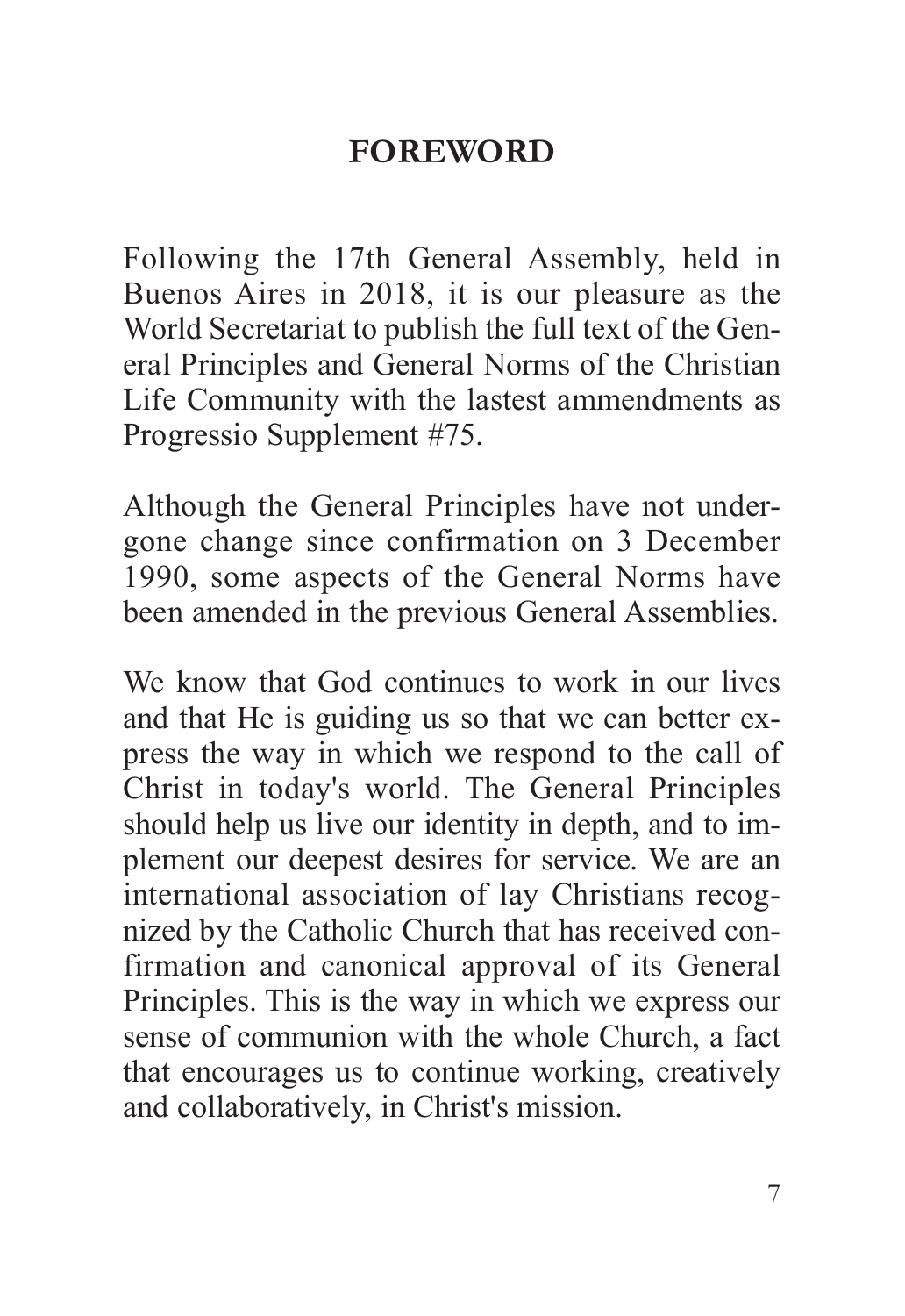December 2020 will mark 30 years since the confirmation of the current General Principles, and the need for a review process of the same is emerging. Having the latest version available is an invitation for all of us to review the text and to critically analyse the same in light of the path we have walked in the last thirty years, and the current reality of the Christian Life Community. Let us pray on and with this text and share the movements within us with the community, being free and open to the fruits that the Lord wants to give us.

May Mary, the Mother of God and our Mother, continue to intercede for us so that we may be faithful to our vocation and may the Holy Spirit continue to accompany and guide us on our way towards greater deepening and integration of our charism in today's world, offering ourselves to the Church and to the world as an apostolic community of Ignatian laypersons.

Rome, January 2020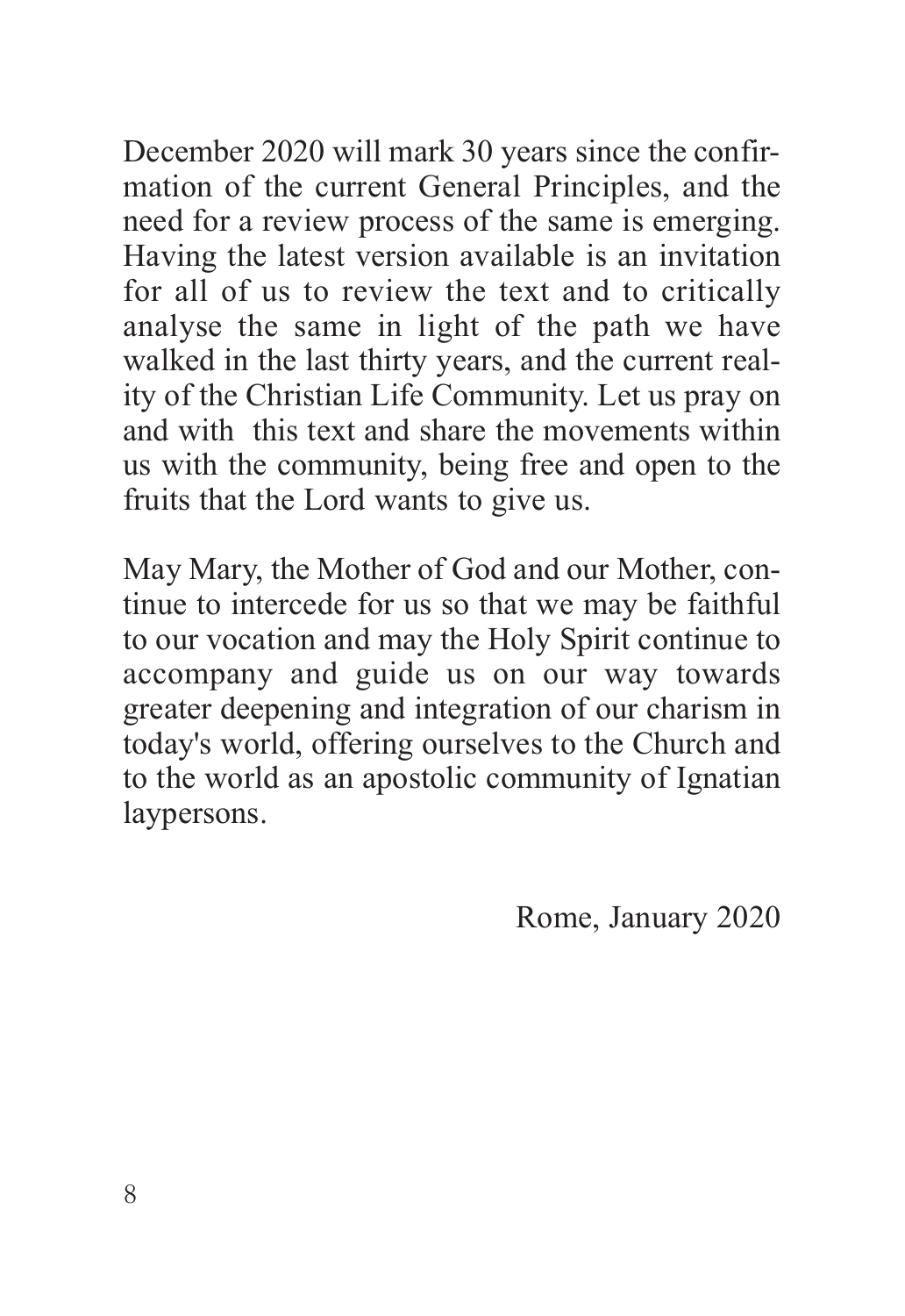#### **PONTIFICIUM CONSILIUM PRO LAICIS**

1620/90/aIC-50

#### **DECREE**

Having considered and carefully studied the text of the "General Principles of the Christian Life Community", approved by the World assembly of that association of faithful in Guadalajara (Mexico) on 7th September 1990, and subsequently submitted to the Pontifical Council for the Laity for canonical approval,

also bearing in mind the "General Norms of the Christian Life Community", approved in the same Assembly.

Recognising in the Christian Life Community the joint continuation of the Marian Congregations initiated by Jean Leunis, S.J. which still trace their origins to "those groups of lay people that developed after 1540 in different parts of the world through the initiative of Saint Ignatius Loyola and his companions" (General Principles, preamble 3),

In appreciation of a venerable association erected by the Bull *Omnipotentis Dei* of His Holiness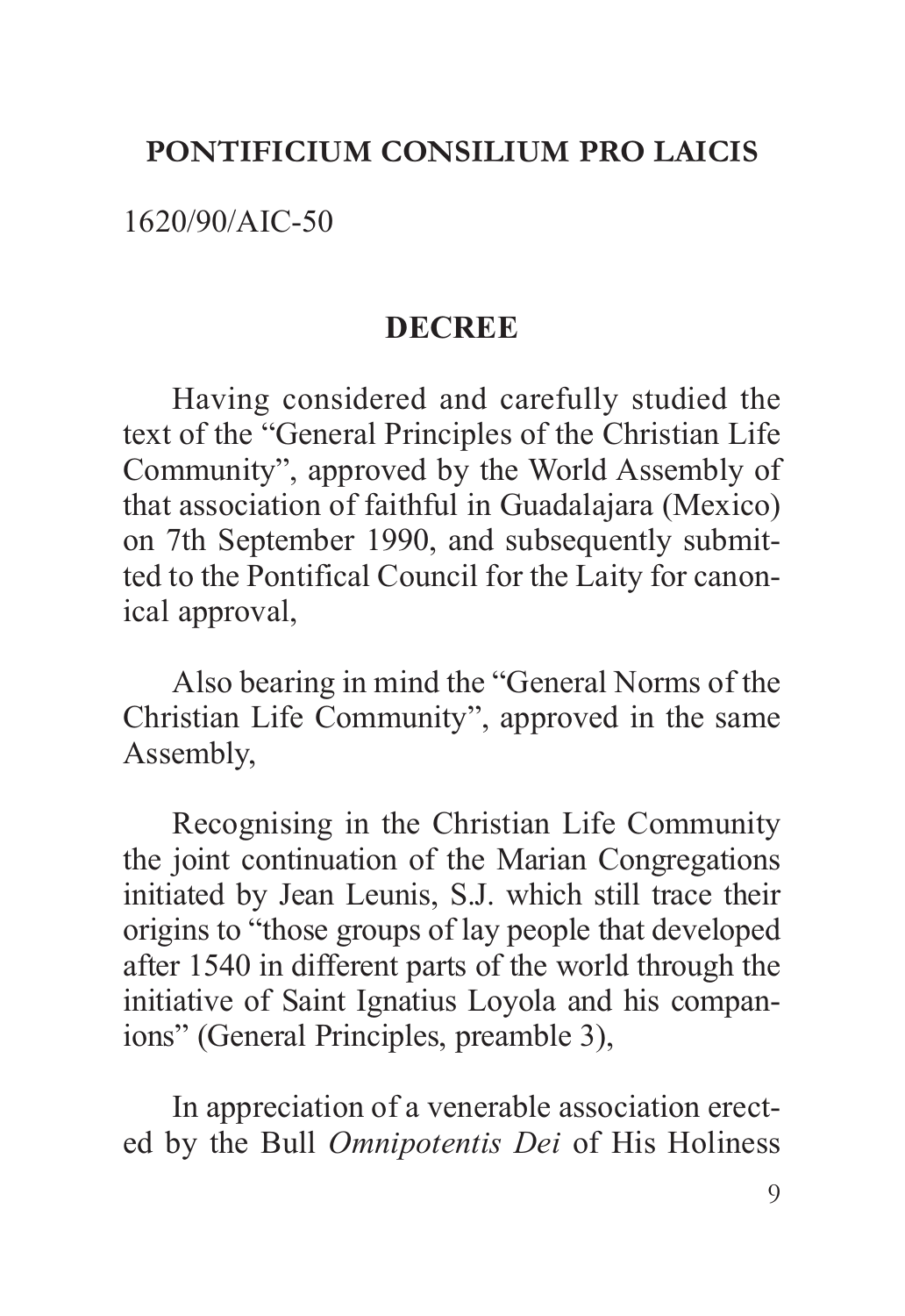Gregory XIII (5 December 1584), sustained and encouraged subsequently by numerous pontifical documents, particularly by the apostolic Constitution *Bis Saeculari* of His Holiness Pius XII (27 November 1948) enriched by examples of holiness and apostolic fruits,

Taking into account the actual commitment of "men women, adults and youth, of all social conditions who to follow Jesus Christ more closely and work with him the building of the Kingdom, who have recognised Christian Life Community as their particular vocation within the Church" in accordance with their own charism and spirituality (cfr General Principles, part 1),

Recalling that the former World Federation of Christian Life Communities was recognised as an International Catholic Organisation and that its Statutes were approved by the Holy See on 31 May 1971 after a period of three years ad experimentum,

also considering the actual norm of the Code of Canon Law relative to Associations of the faithful within the Church,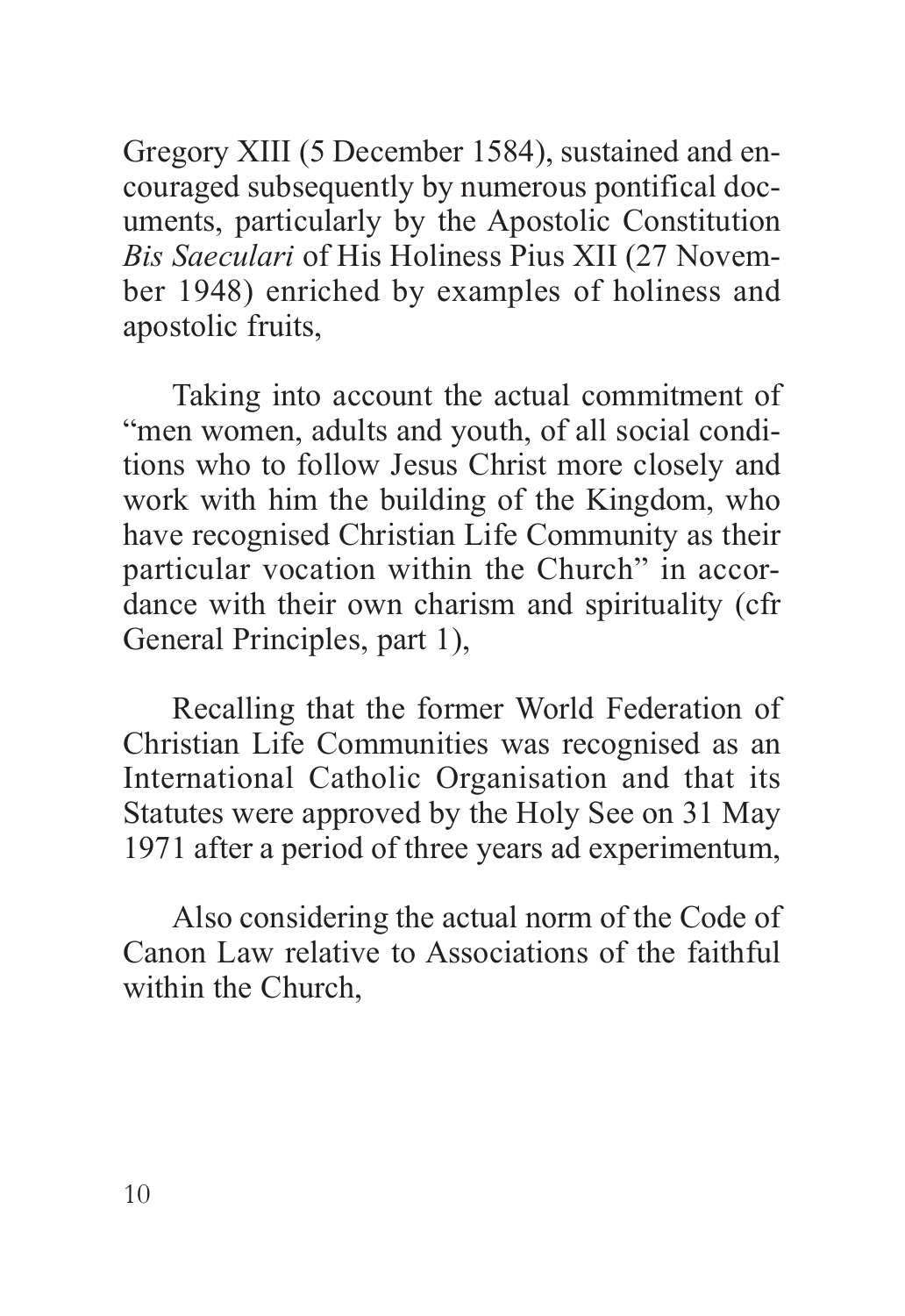#### **THE PONTIFICAL COUNCIL FOR THE LAITY**

CONFIRMS the Christian Life Community as a public international Association of faithful, of pontifical right, in accordance with canons 312 and following, of the present Code of Canon Law,

aND aPPROVES its "General Principles" presented in their original form and deposited in the Archives of this Dicastery.

It is highly significant that this pontifical approval of the "General Principles of the Christian Life Community" occurs precisely in the Jubilee year, which celebrates the 500th anniversary of the birth of St. Ignatius Loyola and the 450th anniversary of the founding of the Society of Jesus. Therefore all the members of the Christian Life Community should take to heart what has been written in the letter of Rev. Fr. Peter-Hans Kolvenbach when he points out that "the Ignatian year has no other purpose than the renovation, in the Spirit, of the apostolic life, both personal and at community level", associating with this celebration in a special way "all those men and women who collaborate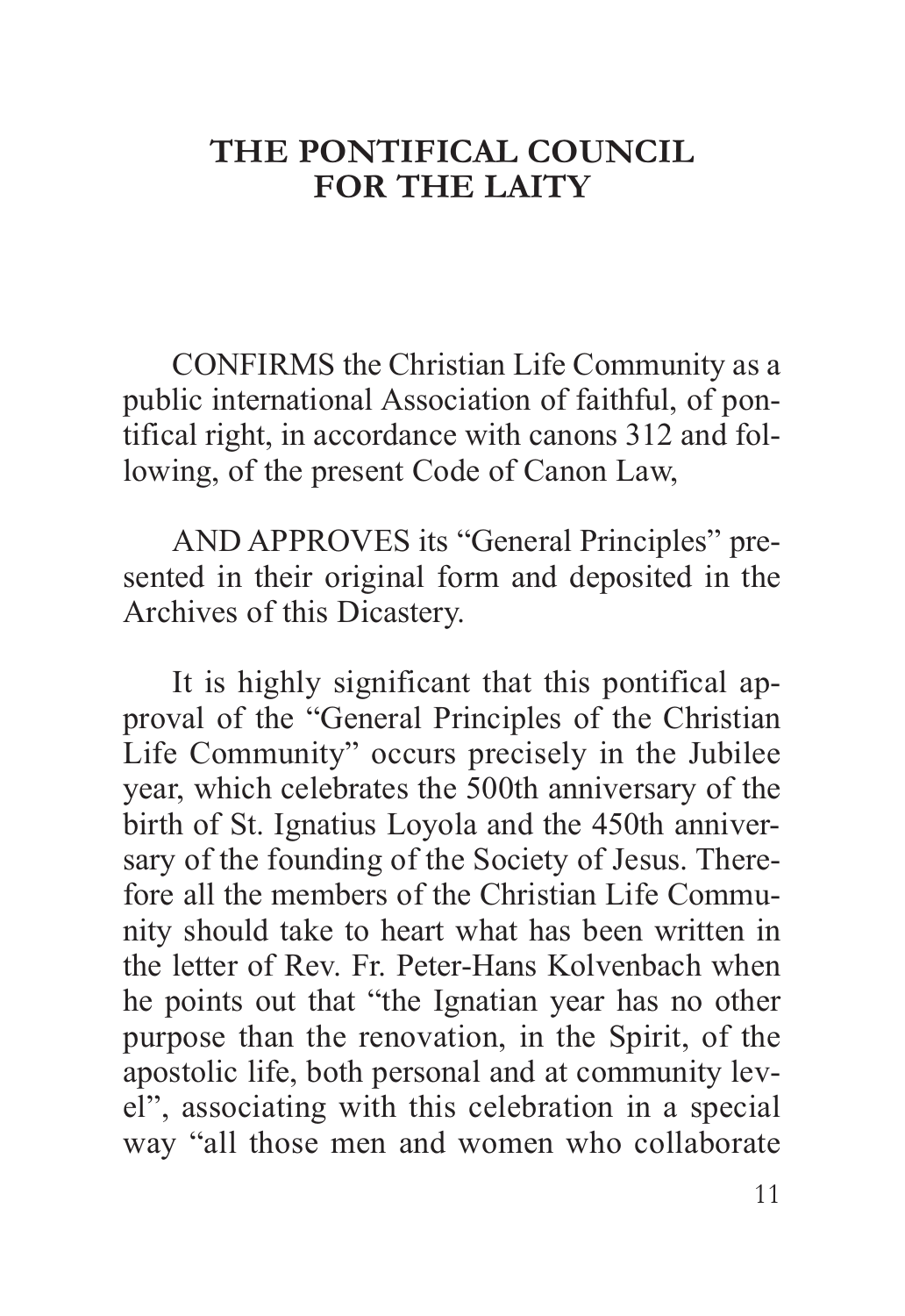most intimately with the Society or who take their inspiration from Ignatian spirituality" while embracing "the Spiritual Exercises in all their rigour and authenticity". This we ask of the Lord through the intercession of the Most Holy Virgin Mary, to whom the Christian Life community regards itself as profoundly and traditionally united from its very beginnings and in whom it has always wished to inspire its fidelity to the Lord and its apostolic and missionary zeal "for the greater glory of God".

Given at the Vatican, on 3 December 1990, the feast of St. Francis Xavier.

+ Paul ) Cardes Lard Pirovio

Paul J. Cordes Eduardo F. Card. Pironio Vice-President President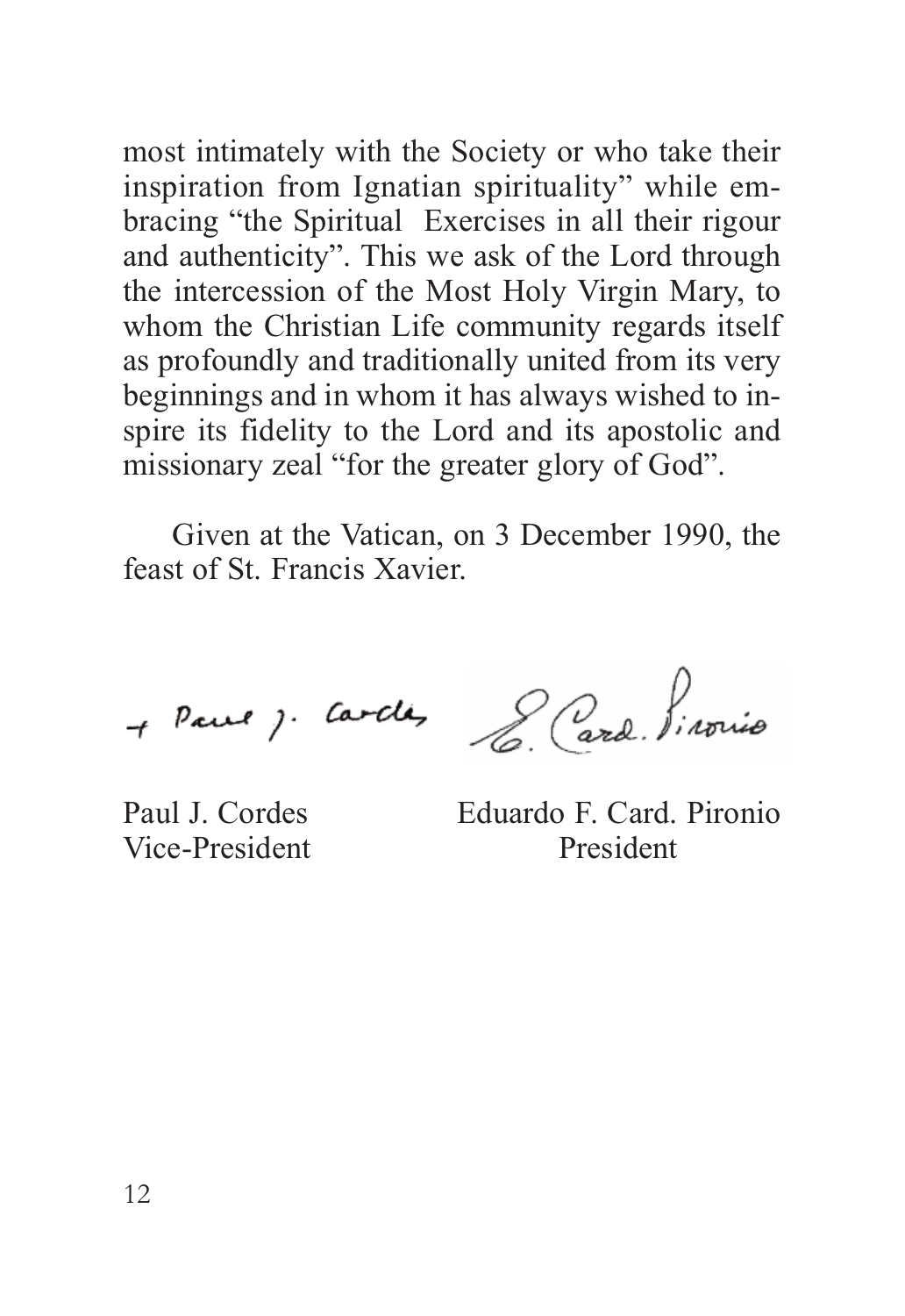### **GENERAL PRINCIPLES OF THE CHRISTIAN LIFE COMMUNITY**

*Approved by the General Assembly on September 7th, 1990 Confirmed by the Holy See on December 3rd, 1990*

#### **PREAMBLE**

1. The Three Divine Persons, contemplating the whole of humanity in so many sinful divisions, decide to give themselves completely to all men and women and liberate them from all their chains. Out of love, the Word was incarnated and born from Mary, the poor Virgin of Nazareth.

Inserted among the poor and sharing with them their condition, Jesus invites all of us to give ourselves continuously to God and to bring about unity within our human family. This gift of God to us, and our response, continues to this day through the influence of the Holy Spirit in all our particular circumstances.

Therefore we, members of the Christian Life Community, have composed these General Principles to aid us in making our own the options of Jesus Christ and taking part through Him, with Him and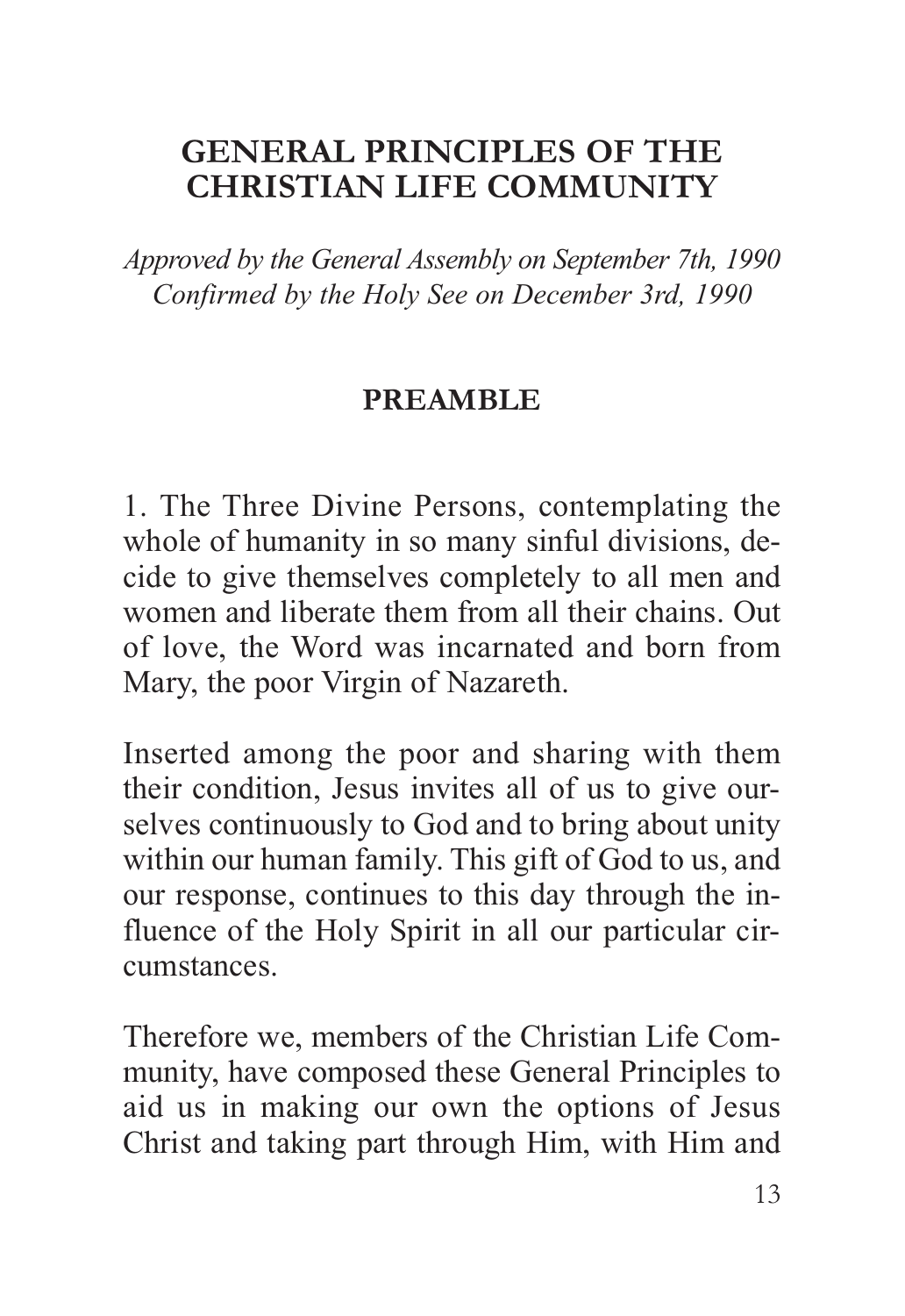in Him in this loving initiative which expresses God's promise of faithfulness forever.

2. Because our Community is a way of Christian life, these principles are to be interpreted not so much by the letter of this text but rather by the spirit of the Gospel and the interior law of love. this law, which the Spirit inscribes in our hearts, expresses itself anew in each situation of daily life. It respects the uniqueness of each personal vocation and enables us to be open and free, always at the disposal of God. It challenges us to see our serious responsibilities and to seek constantly the answers to the needs of our times and to work together with the entire People of God and all those of good will for progress and peace, justice and charity, liberty and the dignity of all people.

3. the Christian Life Community is a public world association whose executive centre is presently in Rome. It is the continuation of the Marian Congregations, started by Jean Leunis S.J. and first officially approved by Pope Gregory XIII's bull, Omnipotentis Dei, of December 5, 1584. Going back beyond the Marian Congregations we see our origin in those groups of lay people that developed after 1540 in different parts of the world through the initiative of Saint Ignatius Loyola and his companions. We live this way of Christian life in joyful

14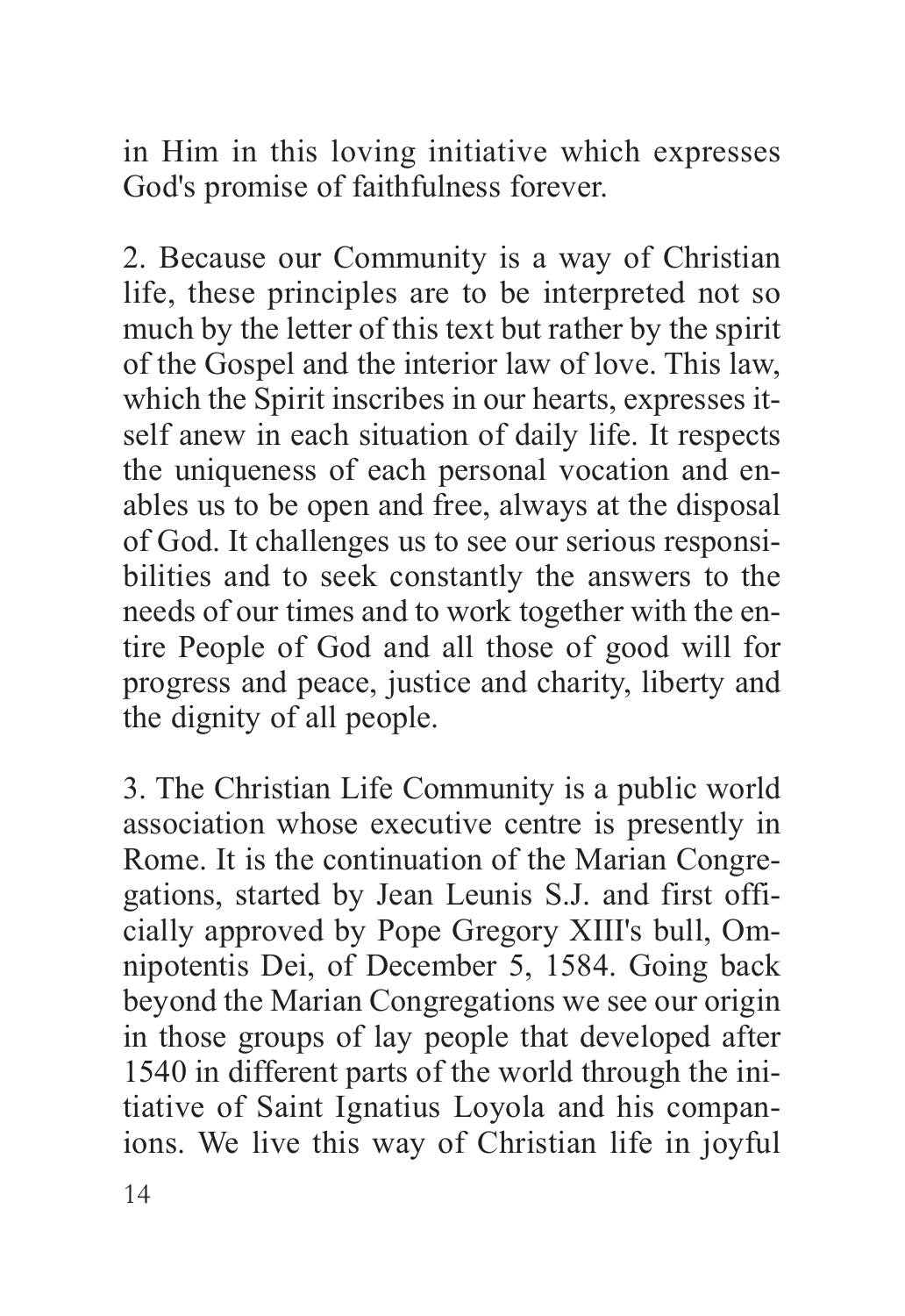communion with all those who have preceded us, grateful for their efforts and apostolic accomplishments. In love and prayer we relate to those many men and women of our spiritual tradition who have been proposed to us by the Church as friends and valid intercessors who help us to fulfil our mission.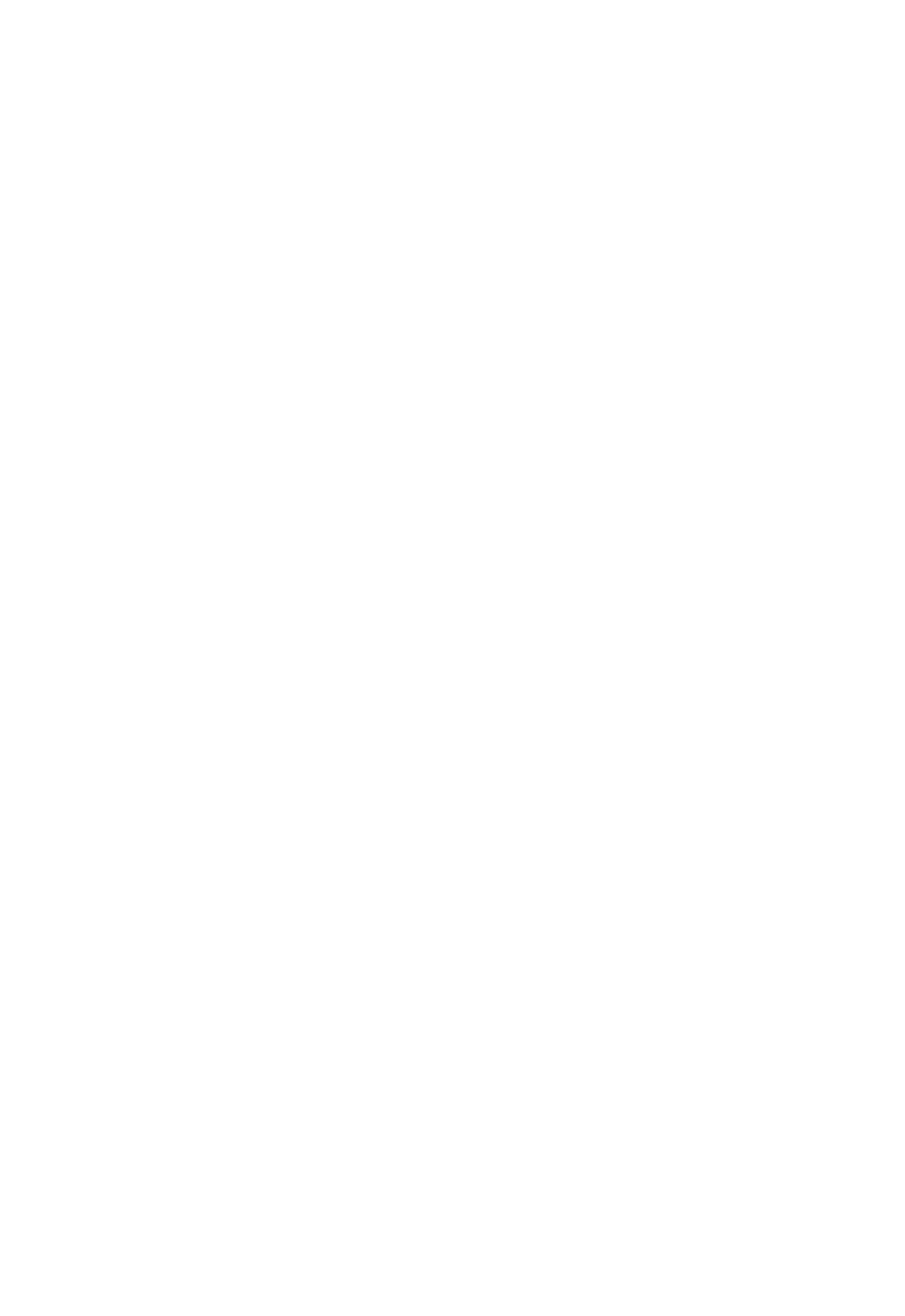## **PART ONE OUR CHARISM**

4. Our Community is made up of Christians: men and women, adults and youth, of all social conditions who want to follow Jesus Christ more closely and work with him for the building of the Kingdom, who have recognized Christian Life Community as their particular vocation within the Church.

We aim to become committed Christians in bearing witness to those human and Gospel values within the Church and society, which affect the dignity of the person, the welfare of the family and the integrity of creation.

We are particularly aware of the pressing need to work for justice through a preferential option for the poor and a simple life style, which expresses our freedom and solidarity with them.

To prepare our members more effectively for apostolic witness and service, especially in our daily environment, we assemble people in community who feel a more urgent need to unite their human life in all its dimensions with the fullness of their Christian faith according to our charism.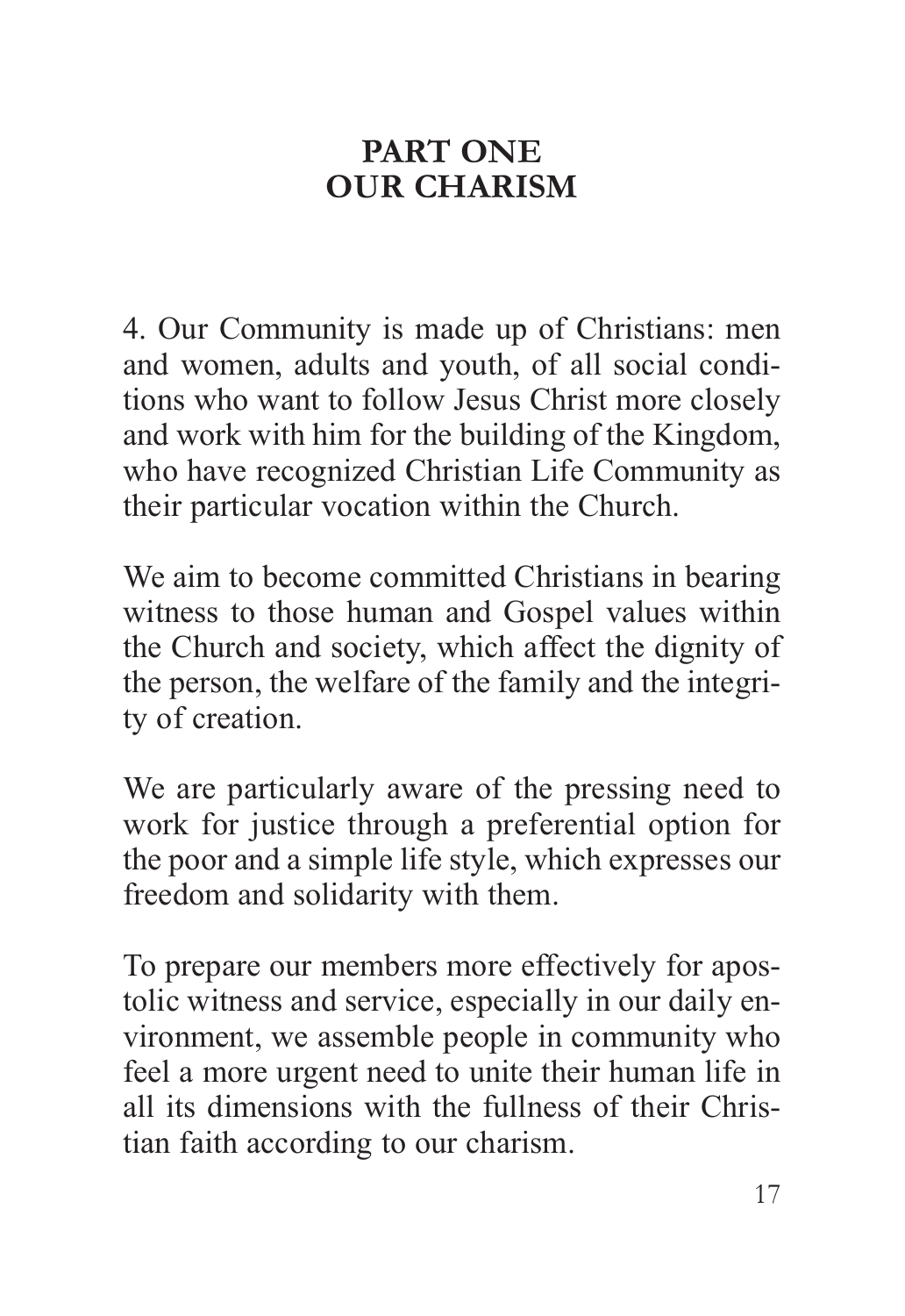We seek to achieve this unity of life in response to the call of Christ from within the world in which we live.

5. the spirituality of our Community is centered on Christ and on participation in the Paschal Mystery. It draws from the Sacred Scriptures, the liturgy, the doctrinal development of the Church, and the revelation of God's will through the events of our times.

Within the context of these universal sources, we hold the Spiritual Exercises of St. Ignatius as the specific source and the characteristic instrument of our spirituality.

Our vocation calls us to live this spirituality, which opens and disposes us to whatever God wishes in each concrete situation of our daily life.

We recognise particularly the necessity of prayer and discernment, personal and communal, of the daily examination of consciousness and of spiritual guidance as important means for seeking and finding God in all things.

6. Union with Christ leads to union with the Church where Christ here and now continues his mission of salvation. By making ourselves sensitive to the signs of the times and the movements of the Spirit,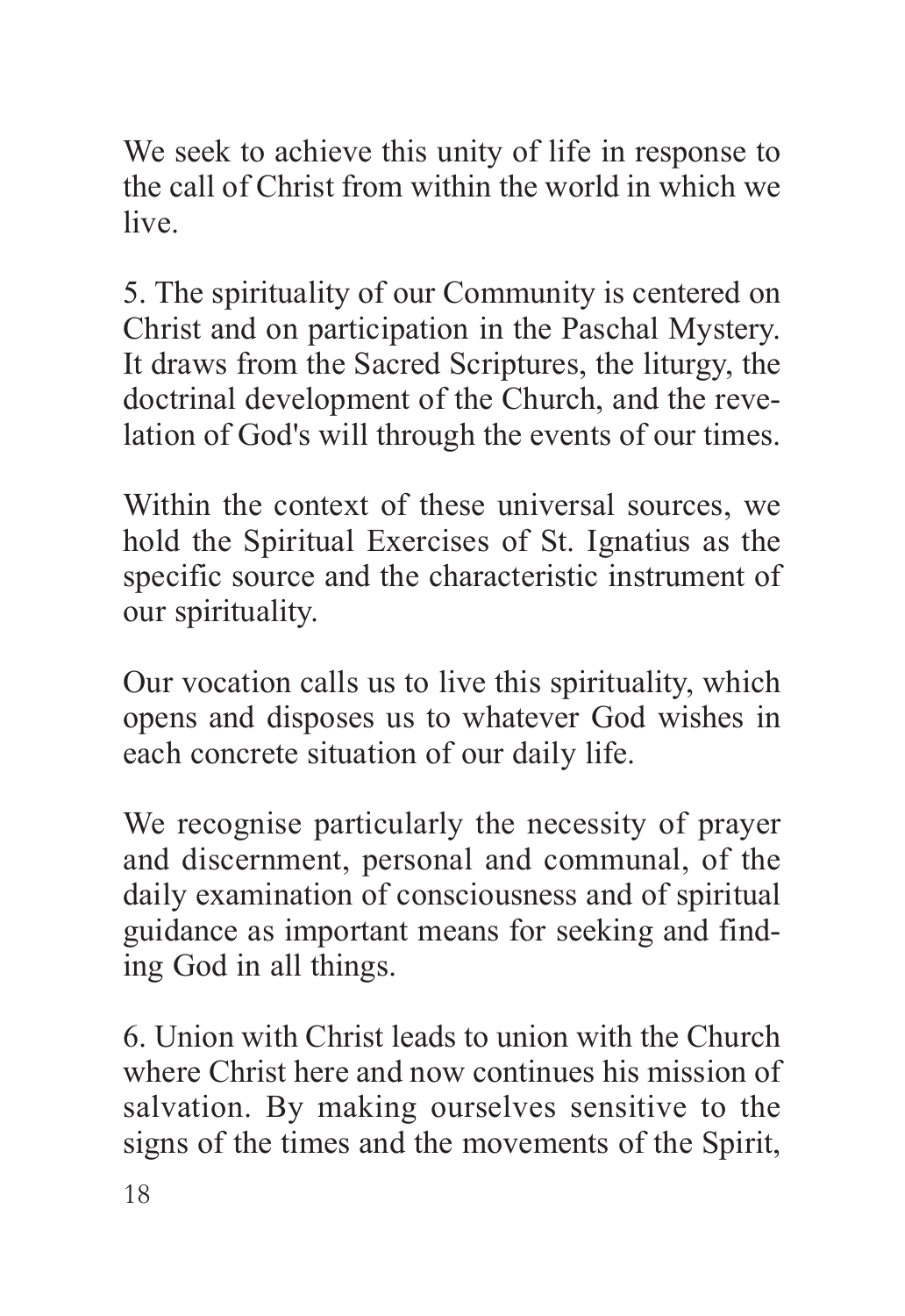we will be better able to encounter Christ in all persons and in all situations. Sharing the riches of membership of the Church, we participate in the liturgy, meditate upon the Scriptures, and learn, teach and promote Christian doctrine.

We work together with the hierarchy and other ecclesial leaders, motivated by a common concern for the problems and progress of all people and open to the situations in which the Church finds itself today.

This sense of the Church impels us to creative and concrete collaboration for the work of advancing the reign of God on earth, and includes a readiness to go and serve where the needs of the Church so demand.

7. Our gift of self finds its expression in a personal commitment to the World Community, through a freely chosen local community. Such a local community, centered in the Eucharist, is a concrete experience of unity in love and action. In fact each of our communities is a gathering of people in Christ, a cell of his mystical Body. We are bound together by our common commitment, our common way of life, and our recognition and love of Mary as our mother. Our responsibility to develop the bonds of community does not stop with our local community but extends to the National and World Christian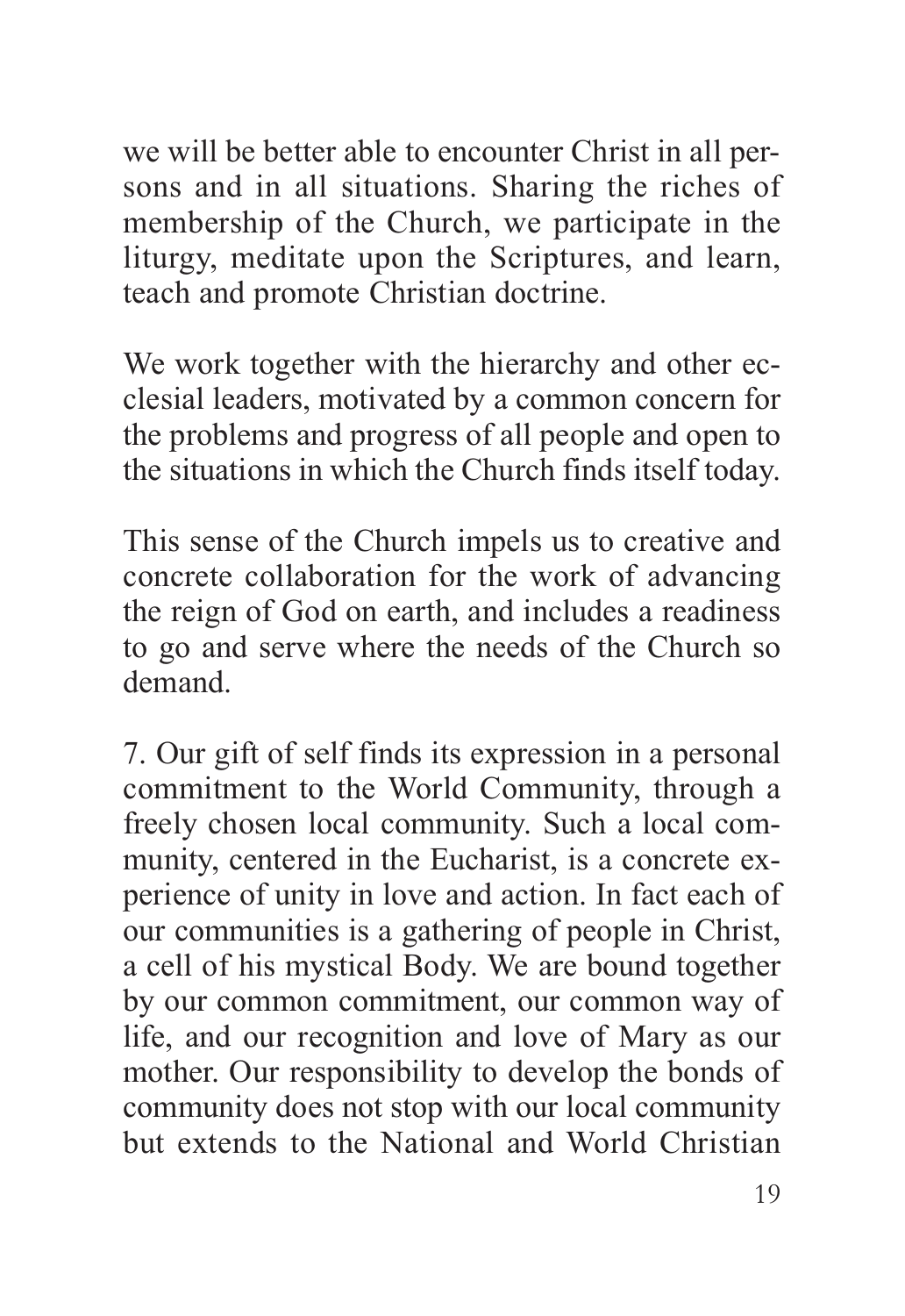Life Community, to the ecclesial communities of which we are part (parish, diocese), to the whole Church and to all people of good will.

8. as members of the pilgrim People of God, we have received from Christ the mission of being his witnesses before all people by our attitudes, words and actions, becoming identified with his mission of bringing the good news to the poor, proclaiming liberty to captives and to the blind new sight, setting the downtrodden free and proclaiming the Lord's year of favour.

Our life is essentially apostolic. The field of CLC mission knows no limits: it extends both to the Church and the world, in order to bring the gospel of salvation to all people and to serve individual persons and society by opening hearts to conversion and struggling to change oppressive structures.

- a) Each of us receives from God a call to make Christ and his saving action present to our surroundings. This personal apostolate is indispensable for extending the Gospel in a lasting and penetrating way among the great diversity of persons, places and situations.
- b) at the same time, we exercise a corporate or group apostolate in a great variety of forms,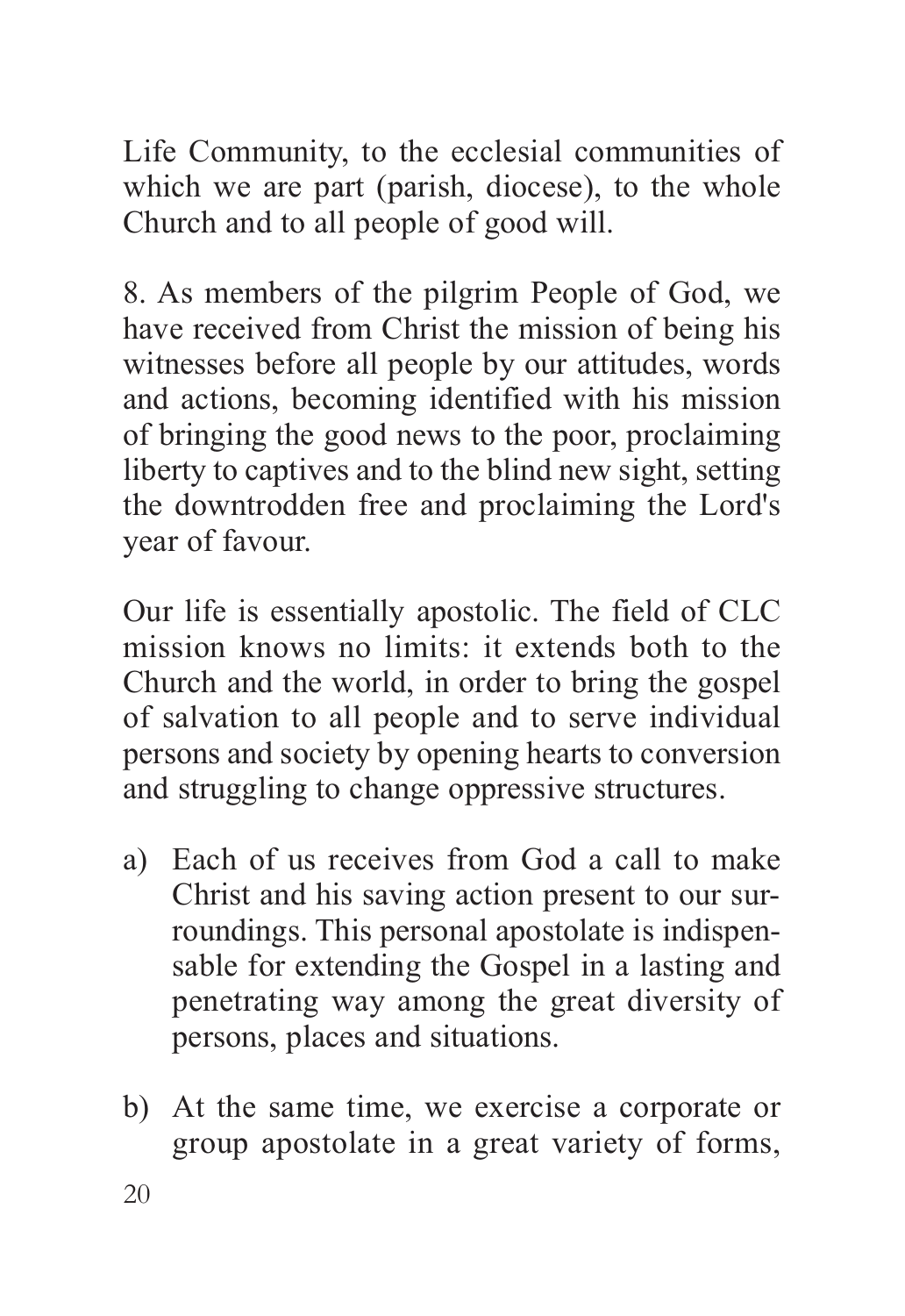whether through group action initiated or sustained by the Community through suitable structures, or through involvement of members in existing secular and religious organizations and efforts.

- c) the Community helps us to live this apostolic commitment in its different dimensions, and to be always open to what is more urgent and universal, particularly through the "Review of life" and through personal and communal discernment. We try to give an apostolic sense to even the most humble realities of daily life.
- d) the Community urges us to proclaim the Word of God and to work for the reform of structures of society, participating in efforts to liberate the victims from all sort of discrimination and especially to abolish differences between rich and poor. We wish to contribute to the evangelisation of cultures from within. We desire to do all this in an ecumenical spirit, ready to collaborate with those initiatives that bring about unity among Christians.

Our life finds its permanent inspiration in the Gospel of the poor and humble Christ.

9. Since the spirituality of our Community is centered on Christ, we see the role of Mary in relation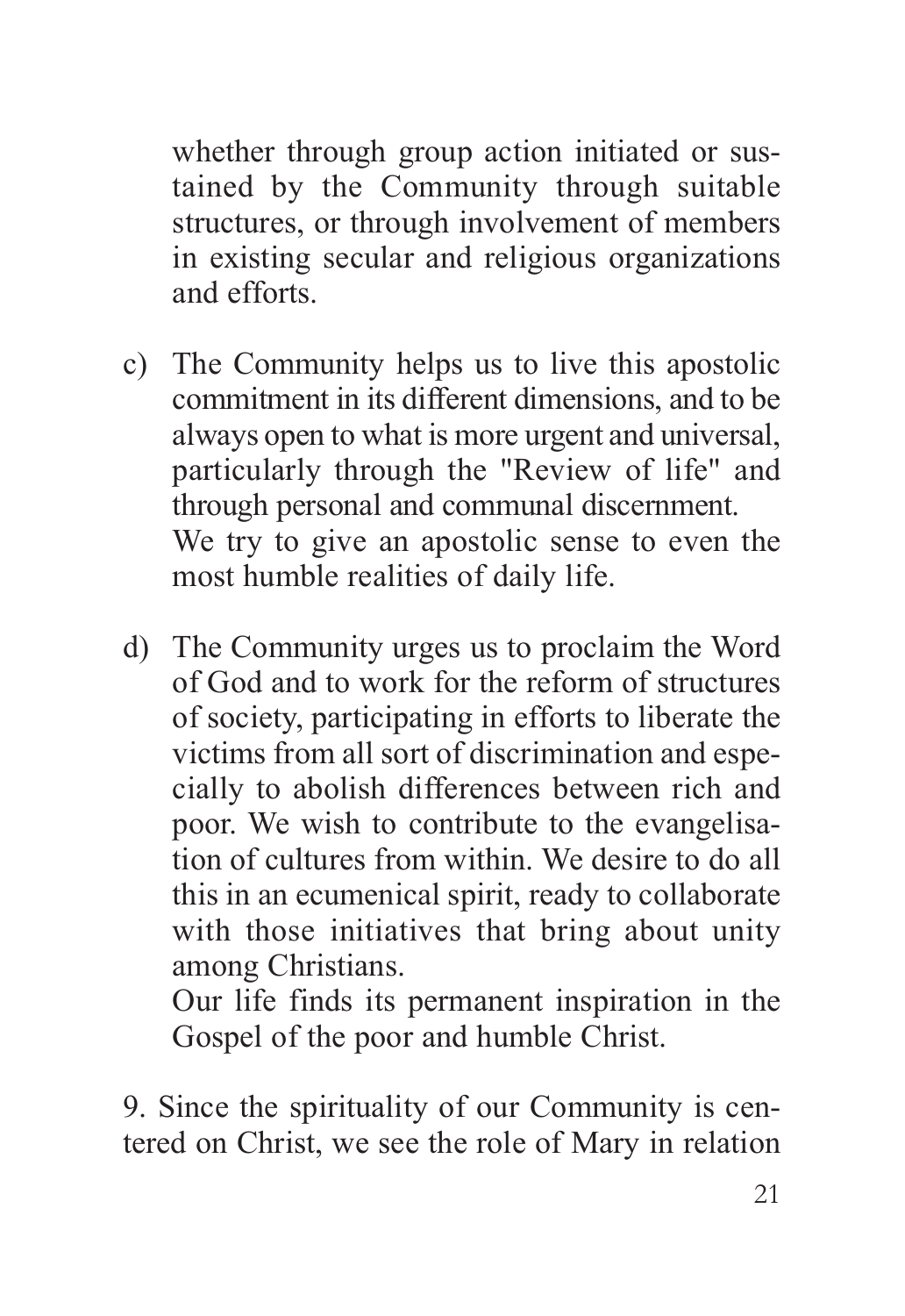to Christ: she is the model of our own collaboration in Christ's mission. Mary's co-operation with God begins with her "yes" in the mystery of the Annunciation-Incarnation. Her effective service as shown in her visit to Elizabeth and her solidarity with the poor as reflected in the Magnificat, make her an inspiration for our action for justice in the world today. Mary's co-operation in her Son's mission, continued all through her life, inspires us to give ourselves totally to God in union with Mary, who by accepting the designs of God became our mother and the mother of all. Thus we confirm our own mission of service to the world received in baptism and confirmation. We honour Mary, the Mother of God, in a special way, and we rely on her intercession in fulfilling our vocation.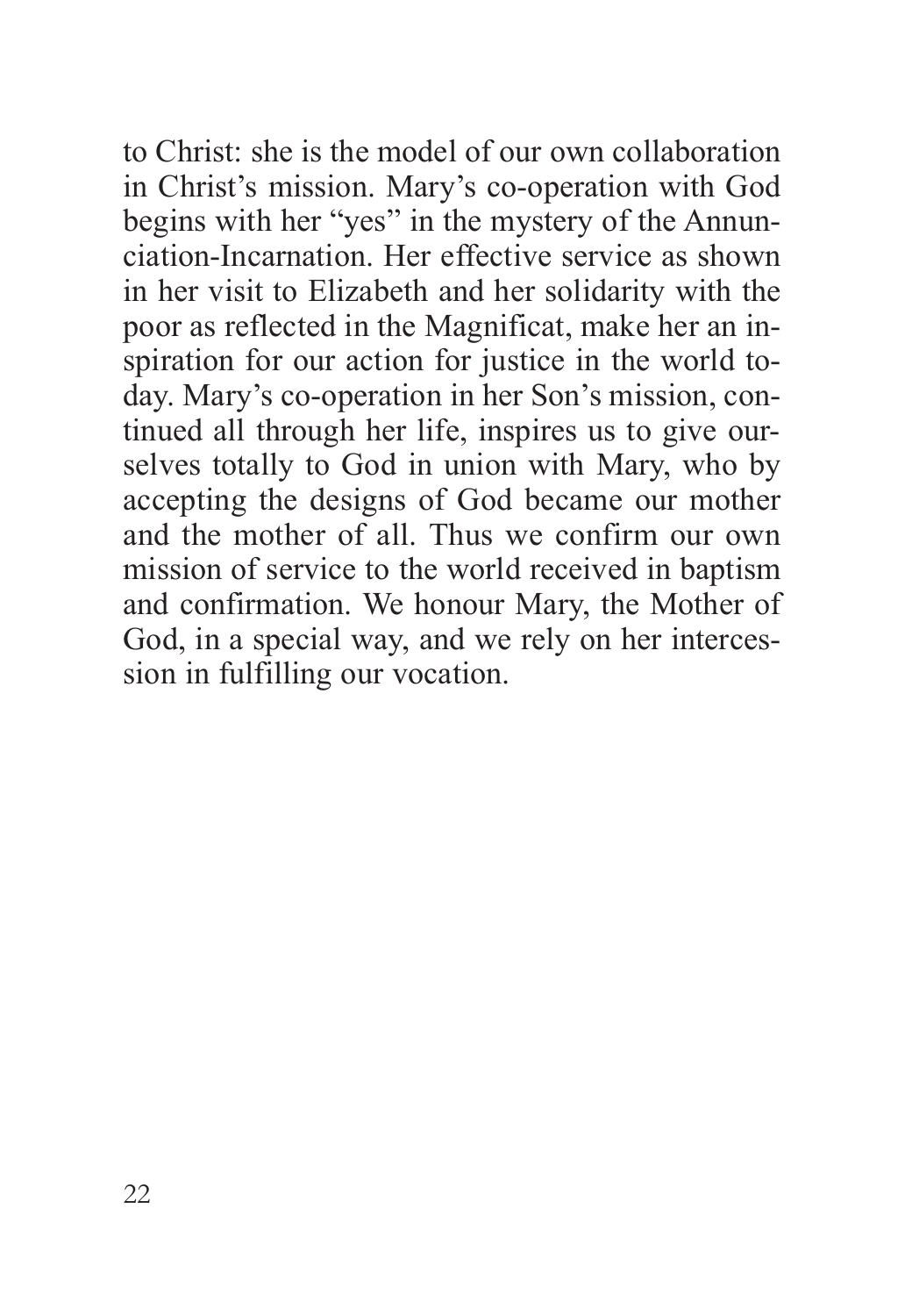#### **PART TWO LIFE AND ORGANIZATION OF THE COMMUNITY**

#### 10. *Members*

Becoming a member of Christian Life Community presupposes a personal vocation. During a period of time determined in the General Norms, the candidate is introduced into the way of life proper to CLC. this time is allotted for the candidate and the wider Community to discern the candidate's vocation. Once the decision has been taken, and approved by the wider Community, the member assumes a temporary commitment and, with the help of the Community, tests his/her aptitude for living according to the end and spirit of CLC. after a suitable period of time, determined by the General Norms, permanent commitment follows.

#### 11. *Community Bonding*

As a primary means of formation and continuing growth, members come together on a regular basis in a stable local community, to assure a deep sharing by members of their faith and human life, a true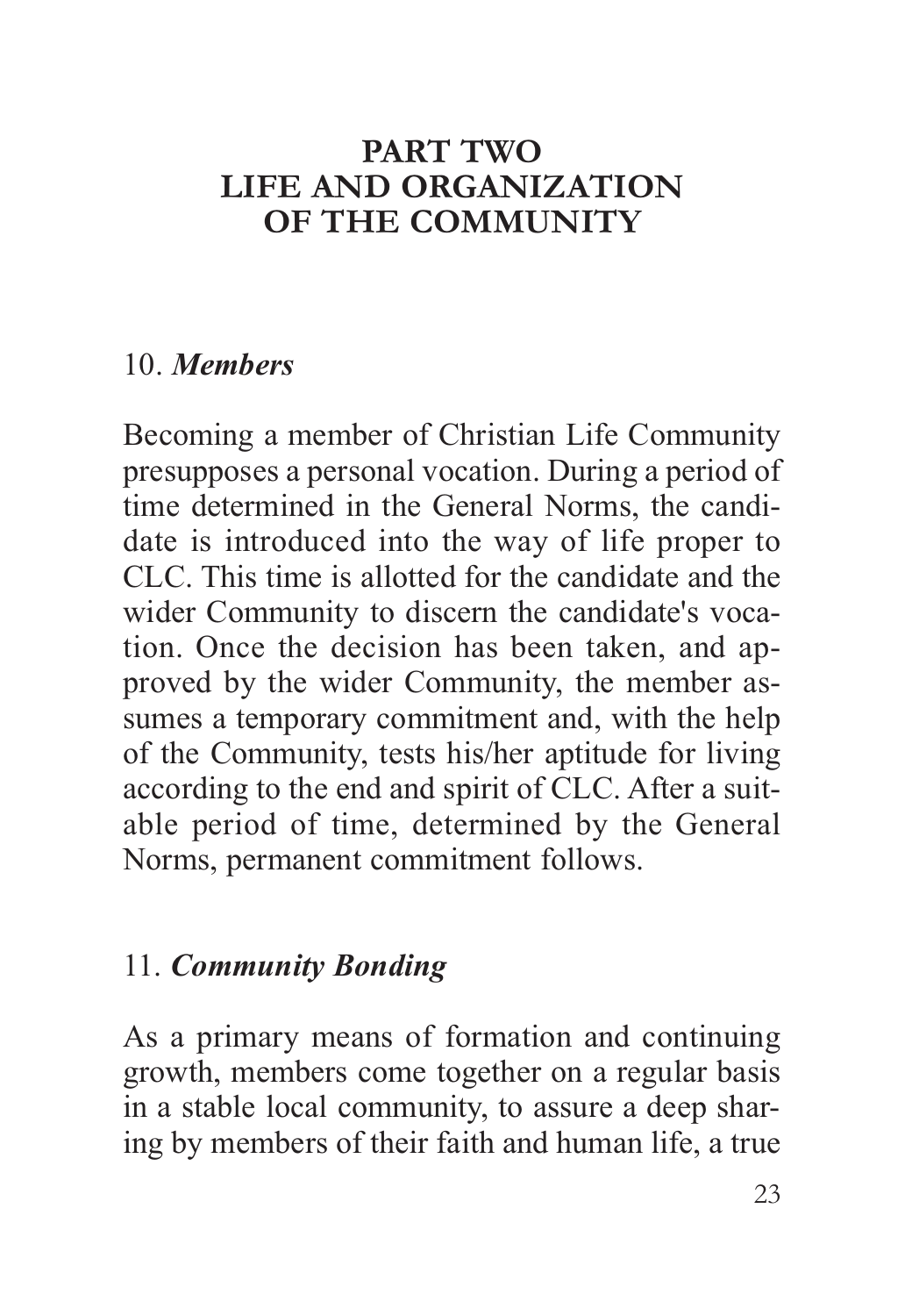community atmosphere and a strong commitment to mission and service.

## 12. *Way of Life*

- a) The way of life of Christian Life Community commits its members, with the help of the community, to strive for a continuing personal and social growth which is spiritual, human and apostolic. In practice this involves participation in the Eucharist whenever possible; an active sacramental life; daily practice of personal prayer, especially that based on Sacred Scripture; discernment by means of a daily review of one's life and, if possible, regular spiritual direction; an annual interior renewal in accordance with the sources of our spirituality; and a love for the Mother of God.
- b) Since the Christian Life Community aims to work with Christ for the advancement of God's reign, all individual members are called to an active participation in the vast field of apostolic service. Apostolic discernment, both individual and communal, is the ordinary way of discovering how best to bring Christ's presence, concretely, to our world. Our broad and demanding mission requires of each member a willingness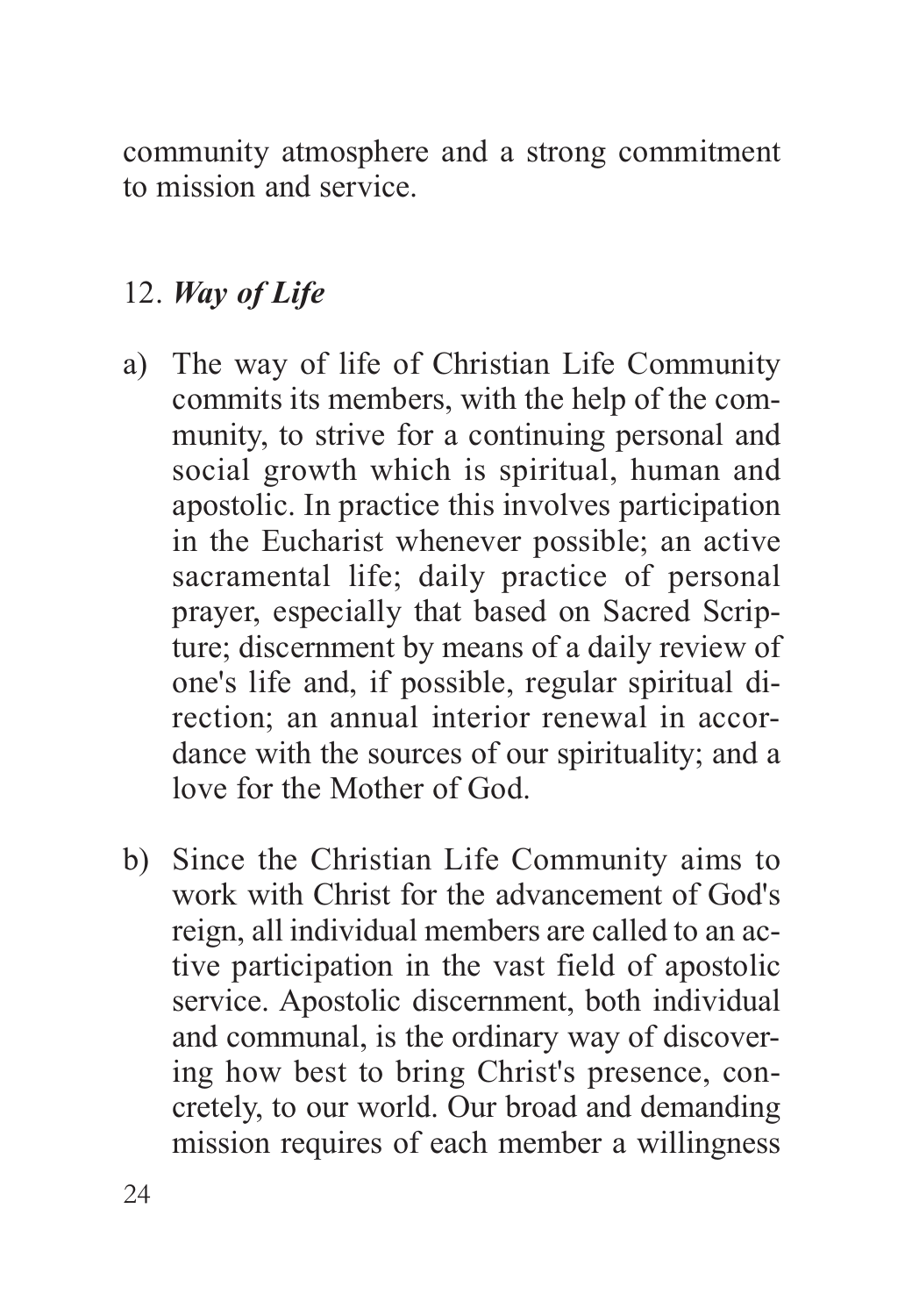to participate in social and political life and to develop human qualities and professional skills in order to become more competent workers and convincing witnesses. Furthermore, it demands also simplicity in all aspects of life, in order to follow more closely Christ in His poverty and to preserve inner apostolic freedom.

c) Finally, each one assumes responsibility for participating in the meetings and other activities of the Community, and to help and encourage other members to pursue their personal vocation, always ready to give and to receive advice and aid as friends in the Lord.

#### 13. *Government*

- a) The World Christian Life Community is governed by the General Assembly, which determines norms and policies, and by the Executive Council, which is responsible for their ordinary implementation. The composition and functions of these bodies are specified in the General Norms.
- b) The National Community, constituted according to the General Norms, comprises all those members who are striving to live out the CLC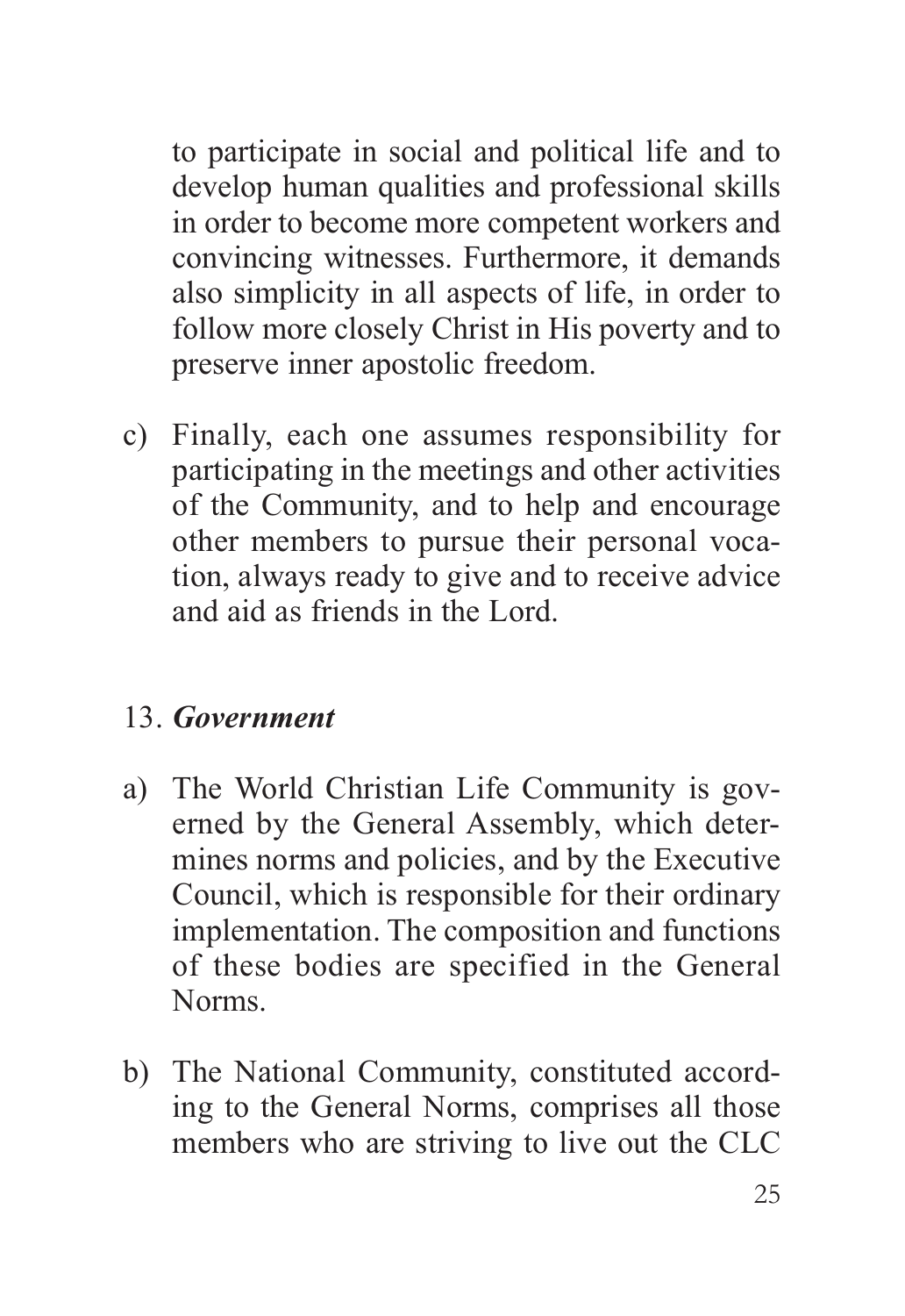way of life and mission within a given country. The National Community is governed by a National Assembly and an Executive Council. Their aims are to ensure the structures and formation programs necessary for responding effectively to what is needed for the harmonious development of the whole Community, and for an effective participation of Christian Life Community in the mission of the Church.

c) National Communities may, if they find it helpful, establish or approve regional or diocesan communities or centers, comprising the local communities of a given region, diocese, city or institution. They are constituted according to the General Norms and the National Statutes.

#### 14. *Ecclesiastical Assistant*

Christian Life Community on each level has an ecclesiastical assistant, designated in accordance with Church law and the General Norms. The assistant takes part in the life of the community in its various levels according to the General norms. Working in collaboration with other leaders of the community, he is principally responsible for the Christian development of the whole community, and helps its members grow in the ways of God, especially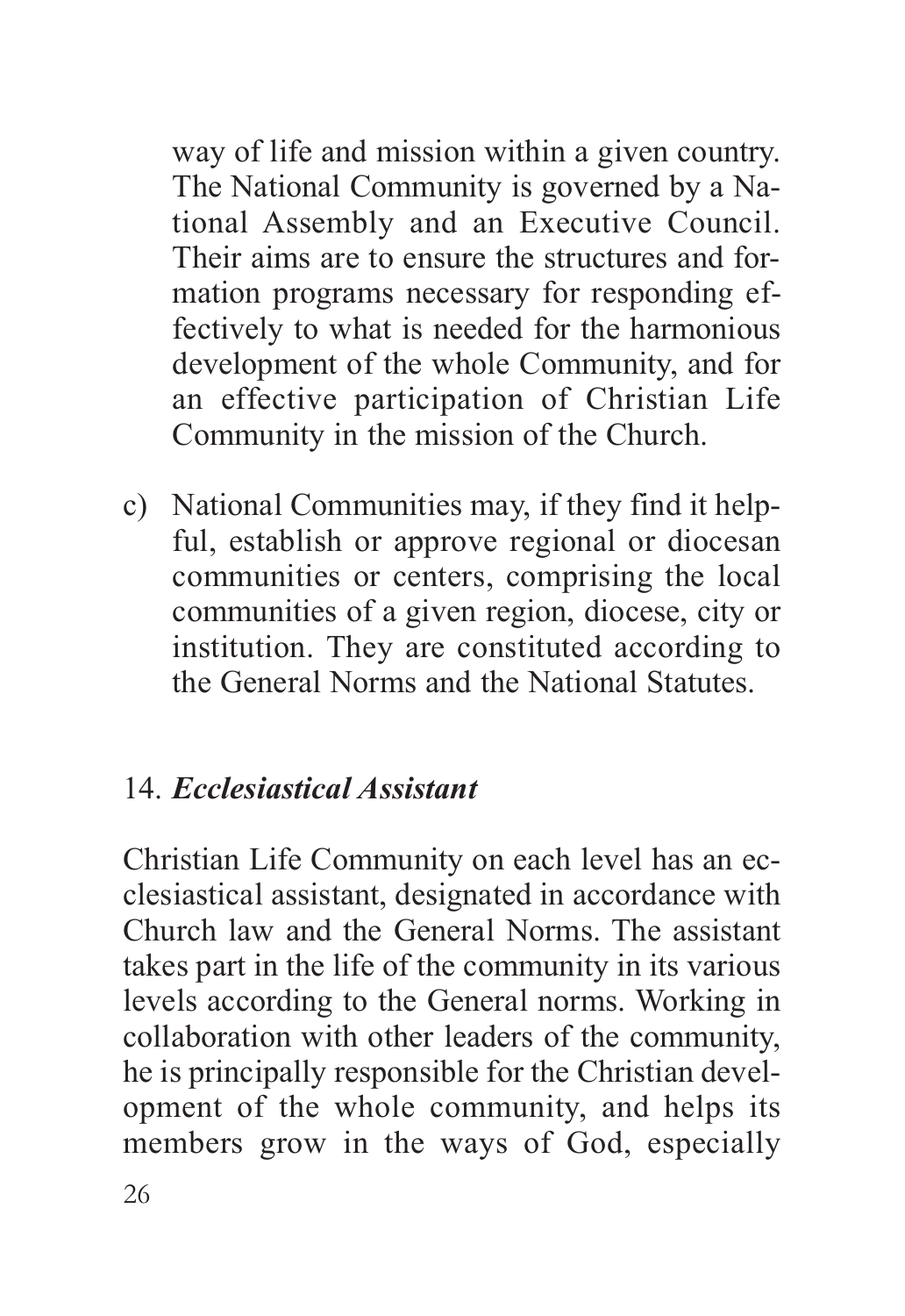through the Spiritual Exercises. In virtue of the mission given him by the hierarchy, whose authority he represents, he also has special responsibility for doctrinal and pastoral concerns and for the harmony proper to a Christian community.

## 15. *Property*

Christian Life Community on each level can, if it is useful, own and administer property as a public ecclesial person, in accordance with Church law and the civil laws of the country in question. Ownership and administration of such property belongs to the specific community.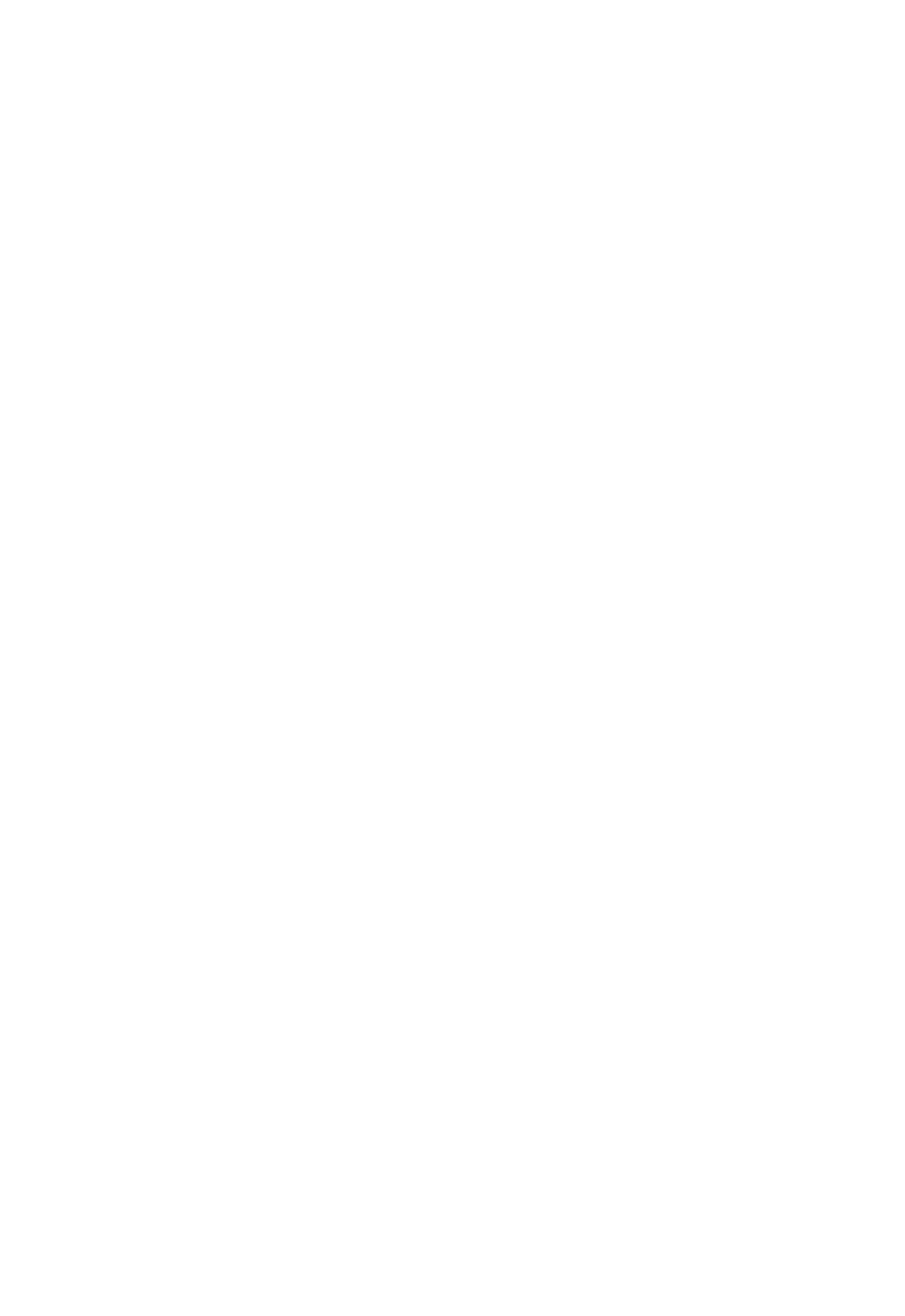#### **PART III ACCEPTANCE OF GENERAL PRINCIPLES**

#### 16. *Modification of the General Principles*

The General Principles, which express the fundamental identity and charism of the Christian Life Community and therefore its covenant with the Church, have been approved by the General Assembly and confirmed by the Holy See as the fundamental Statutes of this World Community. Amendments to these General Principles require a twothirds majority vote by the General Assembly and confirmation by the Holy See.

#### 17. *Suspension and exclusion*

acceptance of the General Principles of the Christian Life Community is a prerequisite for membership in CLC on any level. Significant failure of a member or a local community to observe them is cause for suspension and eventual exclusion by the National Community. Significant failure of a National Community to act when one of its local com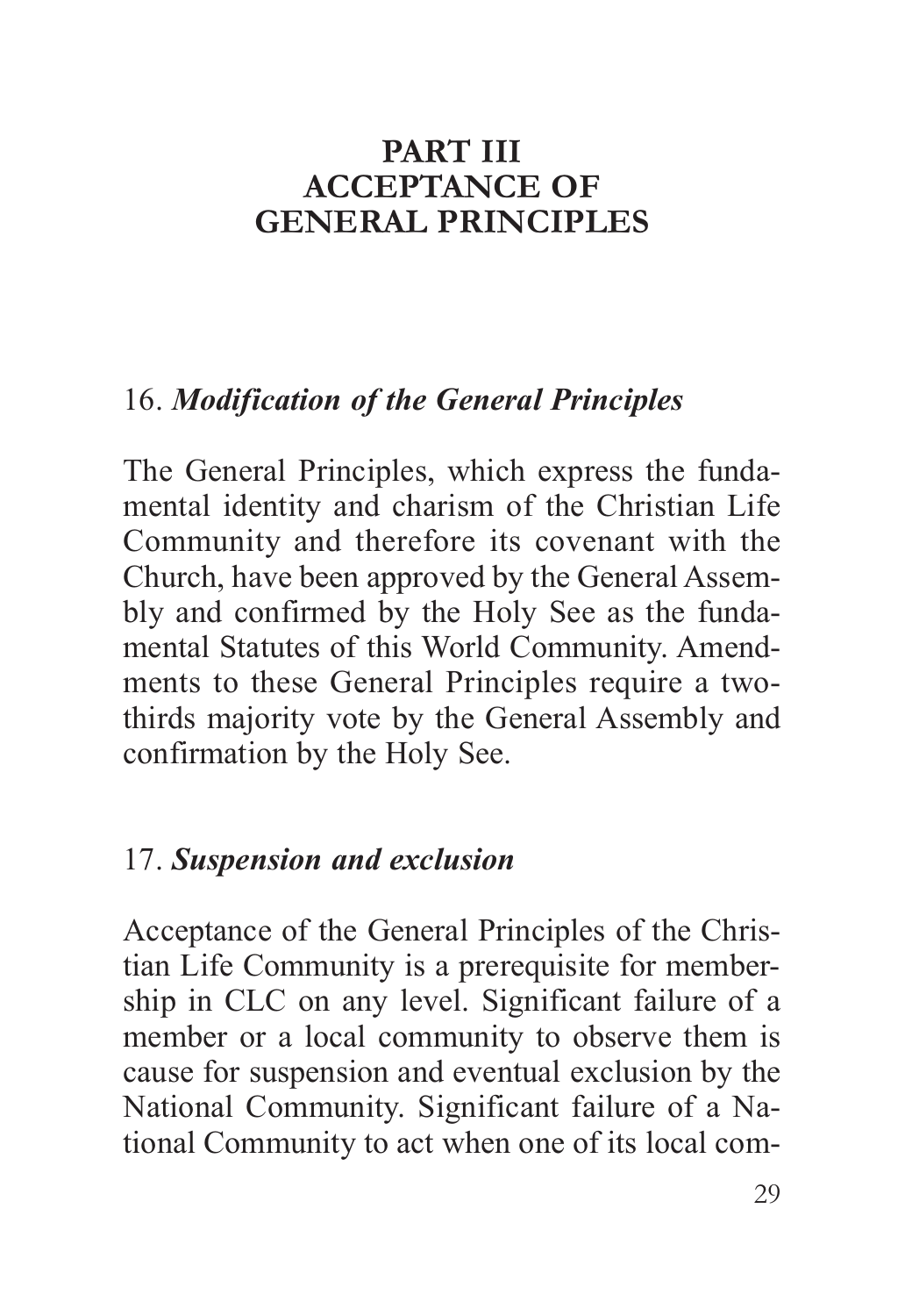munities is not observing them is cause for its suspension and eventual exclusion from the World Community. There always remain a right of appeal from a local or regional decision to the national community, from a national decision to the World Community.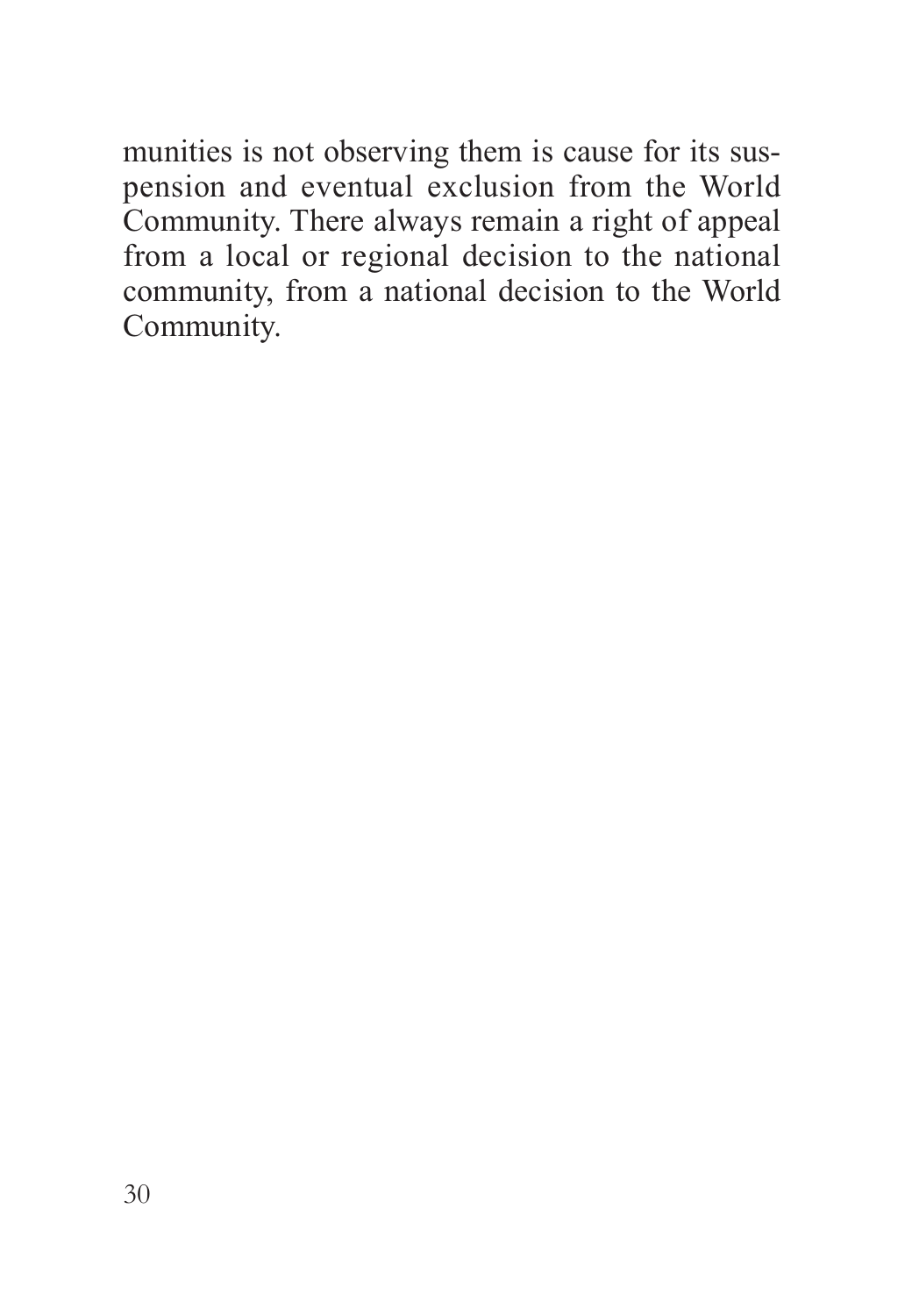#### **GENERAL NORMS OF THE CHRISTIAN LIFE COMMUNITY**

*Approved by the General Assembly in Guadalajara, 1990 Amended by the General Assembly in Itaici, 1998 Amended by the General Assembly in Nairobi, 2003 Amended by the General Assembly in Fatima, 2008 Amended by the General Assembly in Lebanon, 2013 Amended by the General Assembly in Buenos Aires, 2018*

## **I. Membership**

1. A person can become a member of the World Christian Life Community in one of the following ways:

- a) By initiating along with others a local, pre-CLC community, which is accepted by a regional or national community. The accepting community must provide the formation resources for the development of this new community.
- b) By being a member of an existing group of Christians, which has chosen the CLC way of life. This group accordingly has been received as a local community by the regional or national community, which is its accepting community.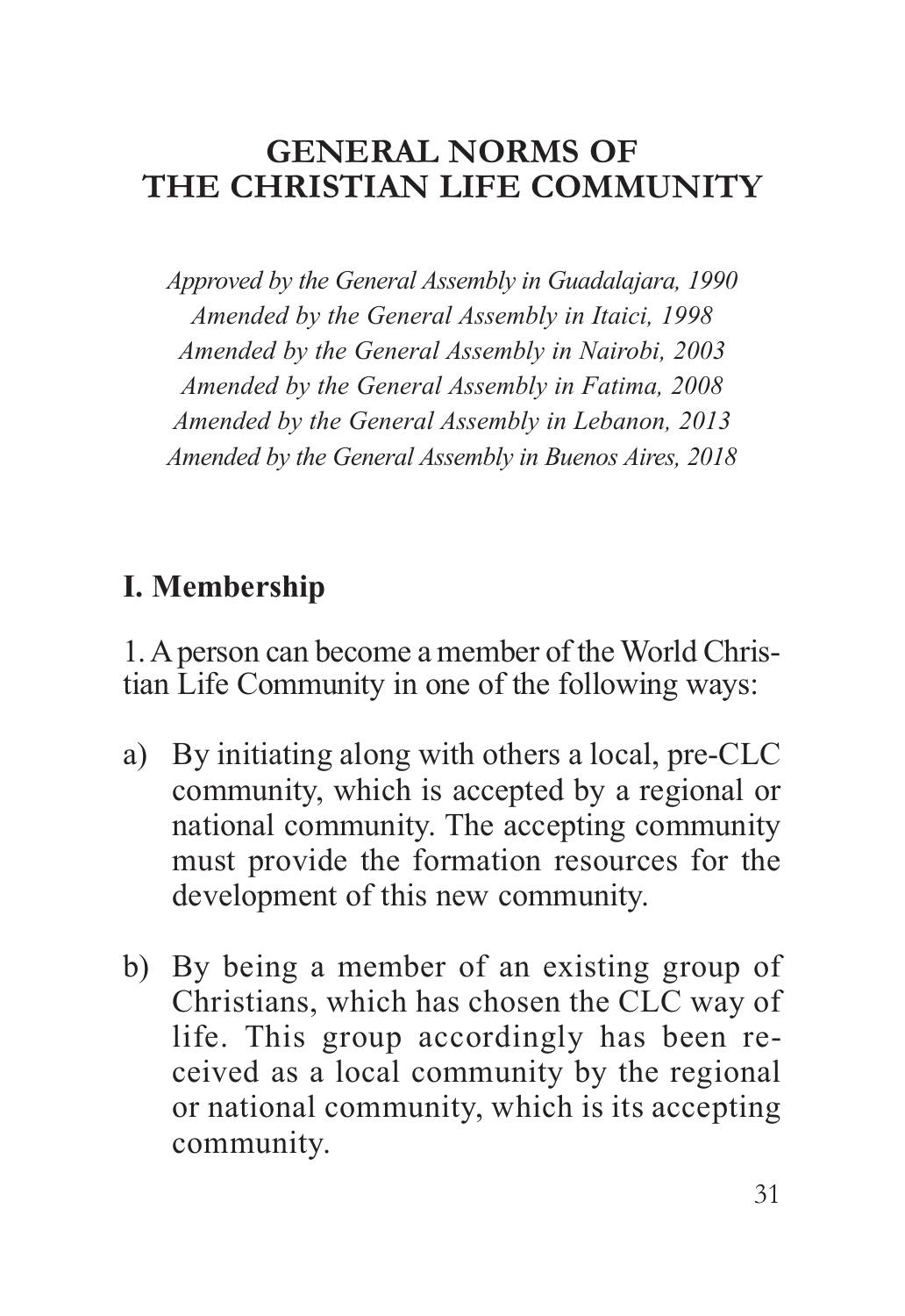c) By joining an existing local community, which is the accepting community, and which provides the means of formation.

2. In whichever way admission takes place, the new members must be helped by the Community to assimilate the CLC way of life, and to decide whether a call, an ability and a willingness to live it are present, and to become identified with the wider Christian Life Community. after a period of time ordinarily no longer than four years and no less than one, they assume a temporary commitment to this way of life. An experience of the Sp. Ex. is strongly recommended as a means of arriving at this personal decision.

3. The temporary commitment continues as such until, after a process of discernment, the member expresses his or her permanent commitment to CLC, unless he or she freely withdraws from the Community or is excluded by it. The length of time between temporary and permanent commitment should be ordinarily no more than eight years and no less than two.

4. an experience of the complete Spiritual Exercises in one of their several forms (in daily life, a closed month, retreats over several years), precedes permanent commitment to Christian Life Community.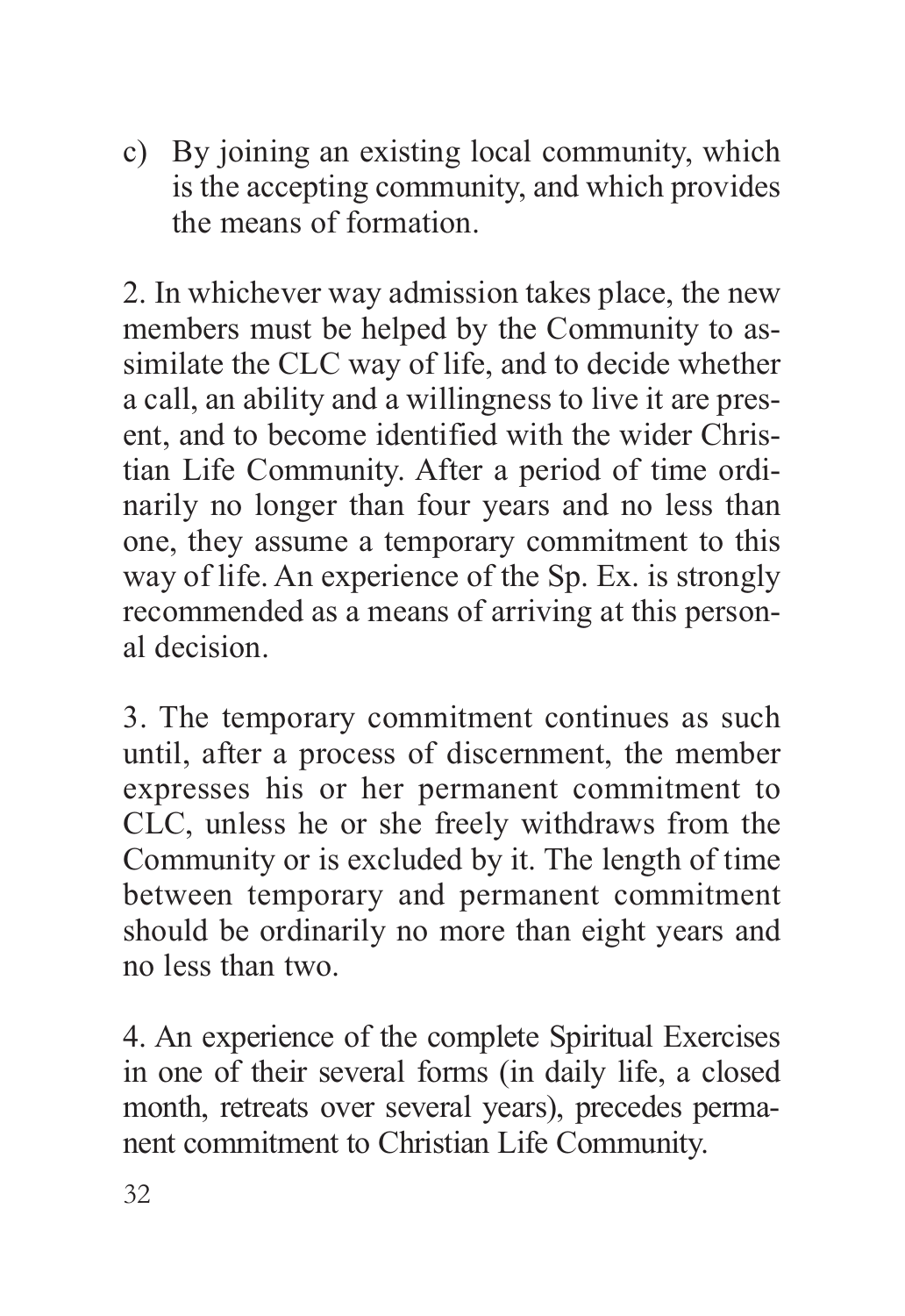5. the forms of these personal commitments are left to the National Communities. It is suggested that a printed model of these personal commitments be drawn up by each National Community and that they include an explicit reference to the acceptance of the General Principles of CLC.

6. all that is said above must be understood and practised according to age, culture and other specific characteristics. For this purpose the National Communities must develop formation programmes, diversified if necessary for various groupings of members and the various exceptional circumstances, which may arise for individual members.

7. the Christian Life Community is a particular way of following Jesus Christ and working with Him to bring about the reign of God. It allows for many different individual responses and does not value one more than another. Within the richness of the Gospel and the tradition of the Church and as a result of their growing in Christ, some CLC members may desire to emphasise one or more of the many evangelical counsels by taking private vows. Likewise, persons or groups of persons who have taken such vows outside CLC can be accepted into the community on the same basis as all the others.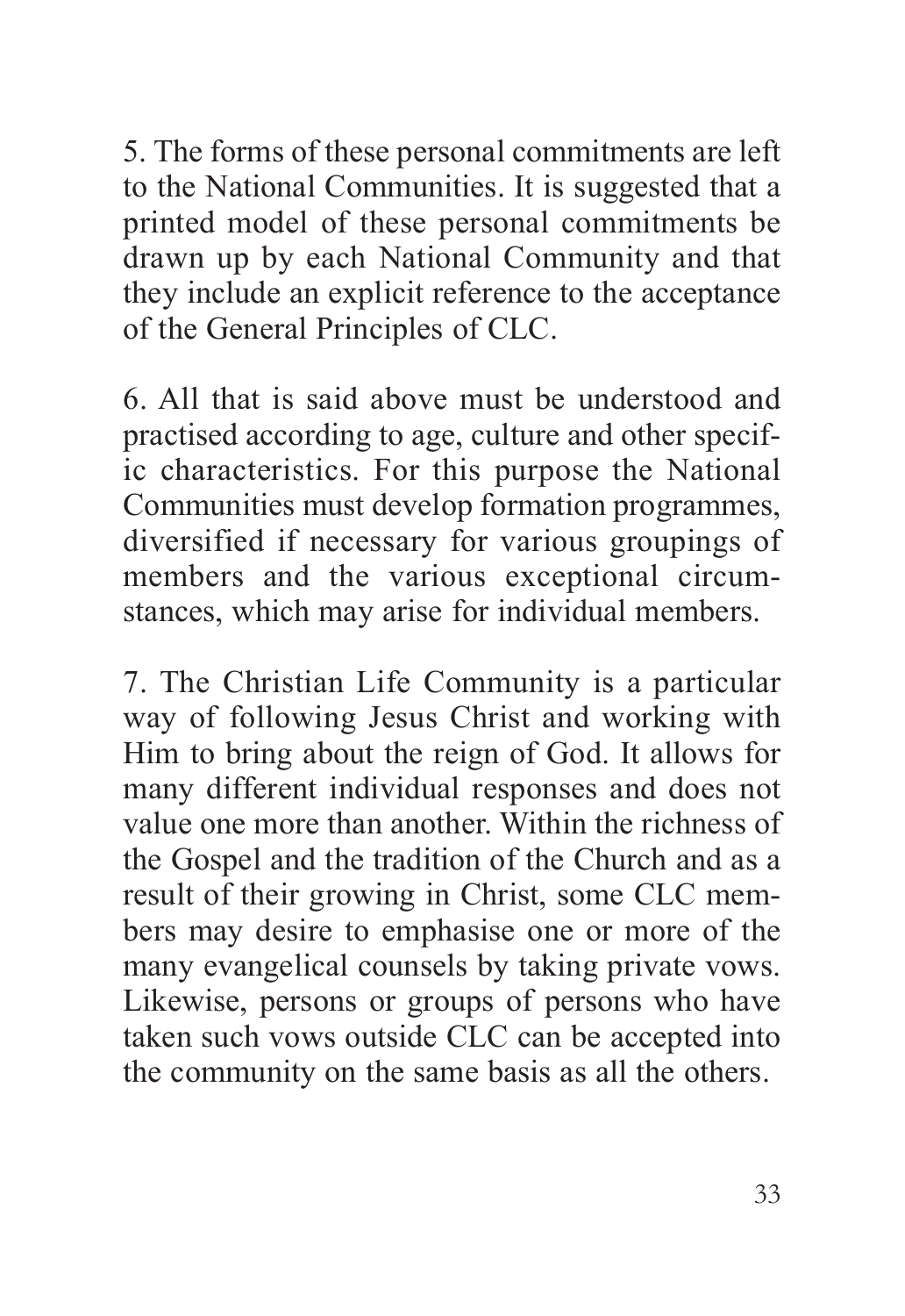## **II. Way of life**

8. National and regional communities must find ways for making accessible to all members the actual experience of the Spiritual Exercises of Saint Ignatius, of spiritual guidance, and of other means of growth in the Spirit.

9. As a primary means to continue our growth as persons and as Christian Life Community, our ordinary way of decision-making at all levels is a discerning approach, and even a formal community discernment for the more important shared decisions.

10. In the spirit of its best tradition, and for the sake of greater apostolic efficacy, the Christian Life Community at all levels promotes the participation of its members in joint projects to respond to various and changing needs. National or international networks, specialised apostolic teams, or other such initiatives may be set up by the Community where appropriate.

11. Likewise, in the same tradition and in view of the formation of its members and of other people, the Christian Life Community at all levels promotes workshops, seminars, courses, publications and other such initiatives.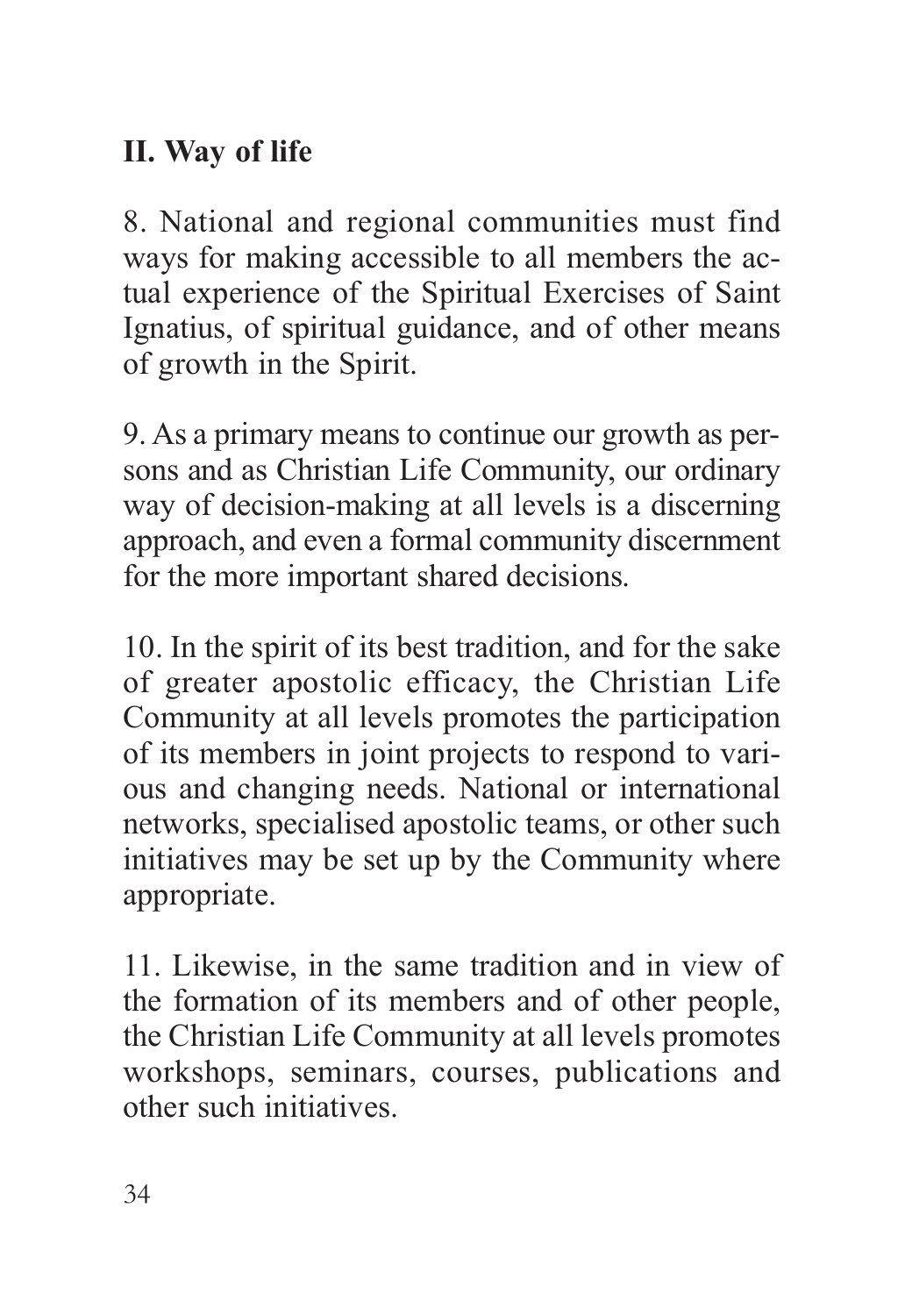12. For the sake of mutual help and apostolic collaboration, the Christian Life Community at any appropriate level can affiliate other associations of people who wish to share in our way of life but not to become full members. Similarly, the Christian Life Community at any appropriate level can find ways of expressing meaningful links with persons or institutions that are somehow related to the same tradition.

13. Special attention must be given at the world and national levels to ensure that all local communities be helped to live a genuine CLC process with a well formed guide and an efficient coordinator.

14. all that is said above, both with regard to apostolic and formative challenges, supposes a good collaboration with the Society of Jesus and with other persons, communities and institutions that share in the ignatian tradition.

## **III. Life and Government of the Community**

### **A. General Assembly**

15. The General Assembly is the supreme governing body of CLC. It is made up of the Executive Council and the delegation of each National Com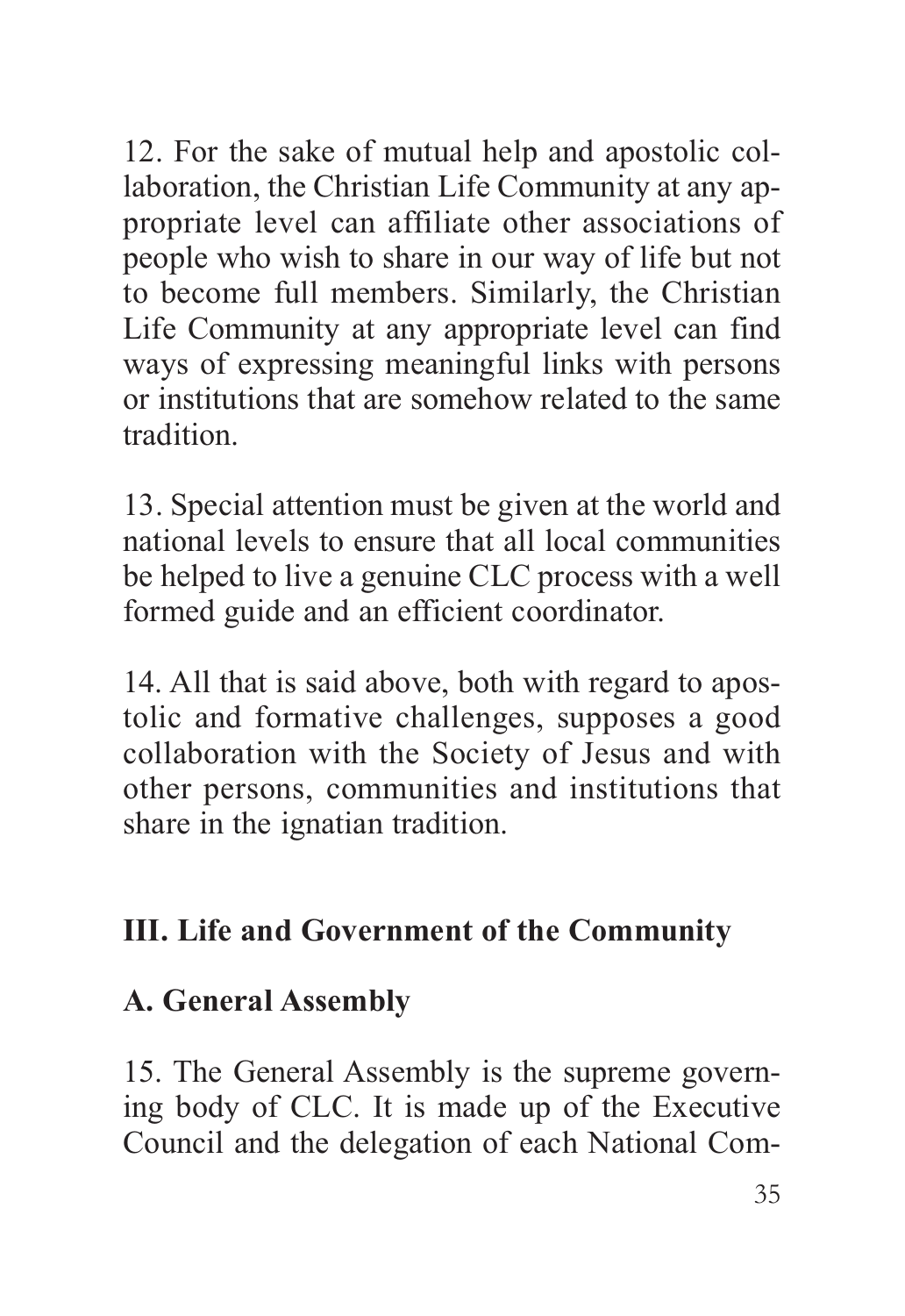munity. Each delegation will consist normally of three delegates, one of whom should be the Ecclesiastical Assistant or his representative. Difficulties, which may arise in making up the delegations, are to be settled by the Executive Council

- 16. The General Assembly:
- a) Approves the activity reports and accounts of the period since the previous assembly.
- b) Sets the policies and orientations for the period up to the next General Assembly.
- c) Decides the financial policies to be followed.
- d) Decides on proposed amendments to the General Principles and General Norms.
- e) Confirms the establishment of new national communities.
- f) Elects the Executive Council for the period until the next Assembly.

17. The General Assembly meets normally every 5 years and is convened by the World ExCo at least 12 months in advance.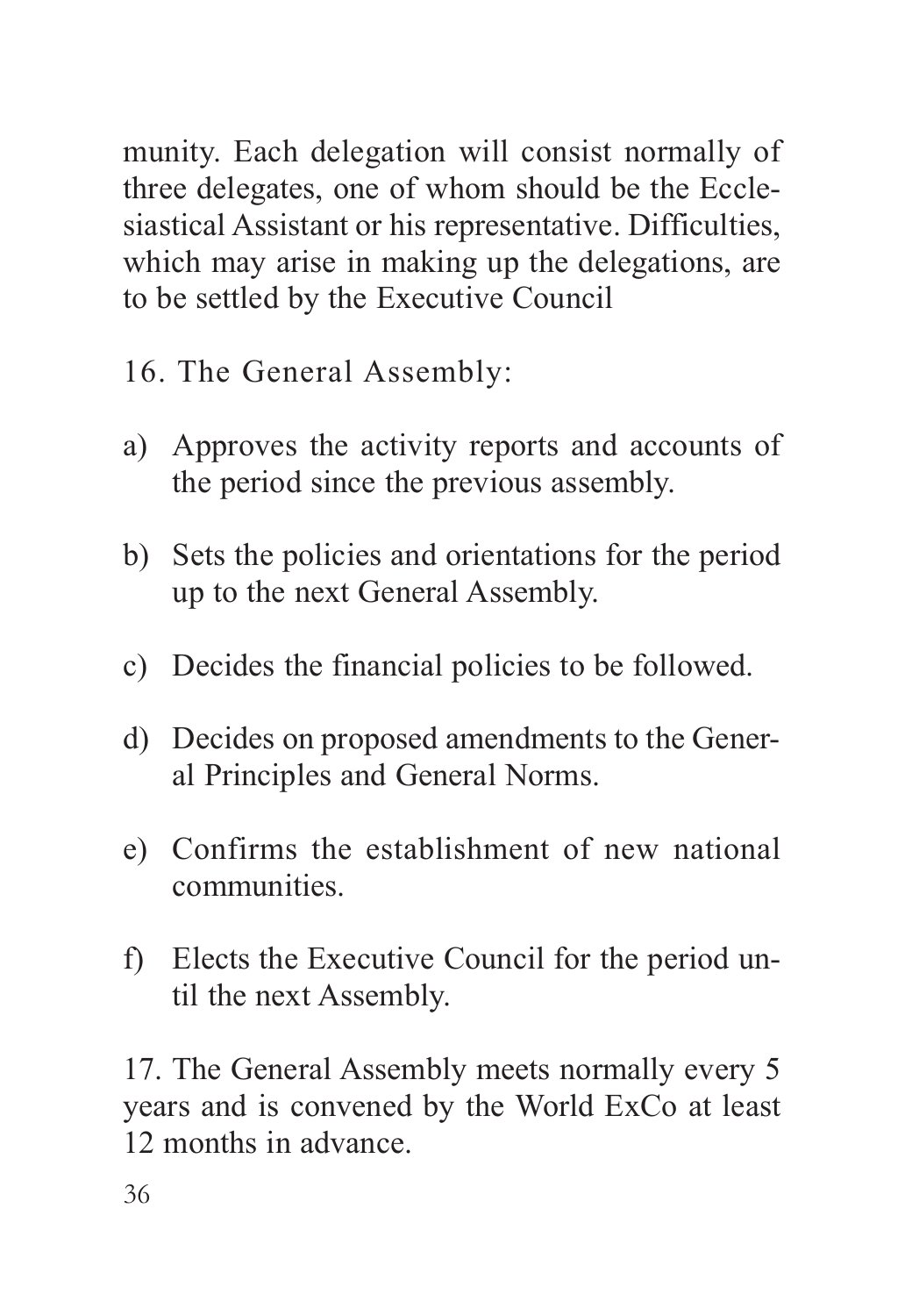18. the President is empowered to convene the General Assembly at other times following consultation with the national communities and the written agreement of one third of them.

19. In the General Assembly each National Community has one vote and decisions are taken in a spirit of discernment by a majority vote providing a quorum is present. A quorum consists of  $50\%$  of the national communities. In the Assembly, the Executive Council has one vote in the person of the President

## **B. Executive Council**

20. The Executive Council is responsible for the ordinary government of the Community. It is made up of 7 elected members and 3 appointed members and a maximum of two co-opted members.

21.

a) The elected members of the Executive Council are: the president, the vice-president, and five consultors, all elected by the General Assembly for a period of five years. They may be re-elected only for three terms maximum and two terms maximum in one office.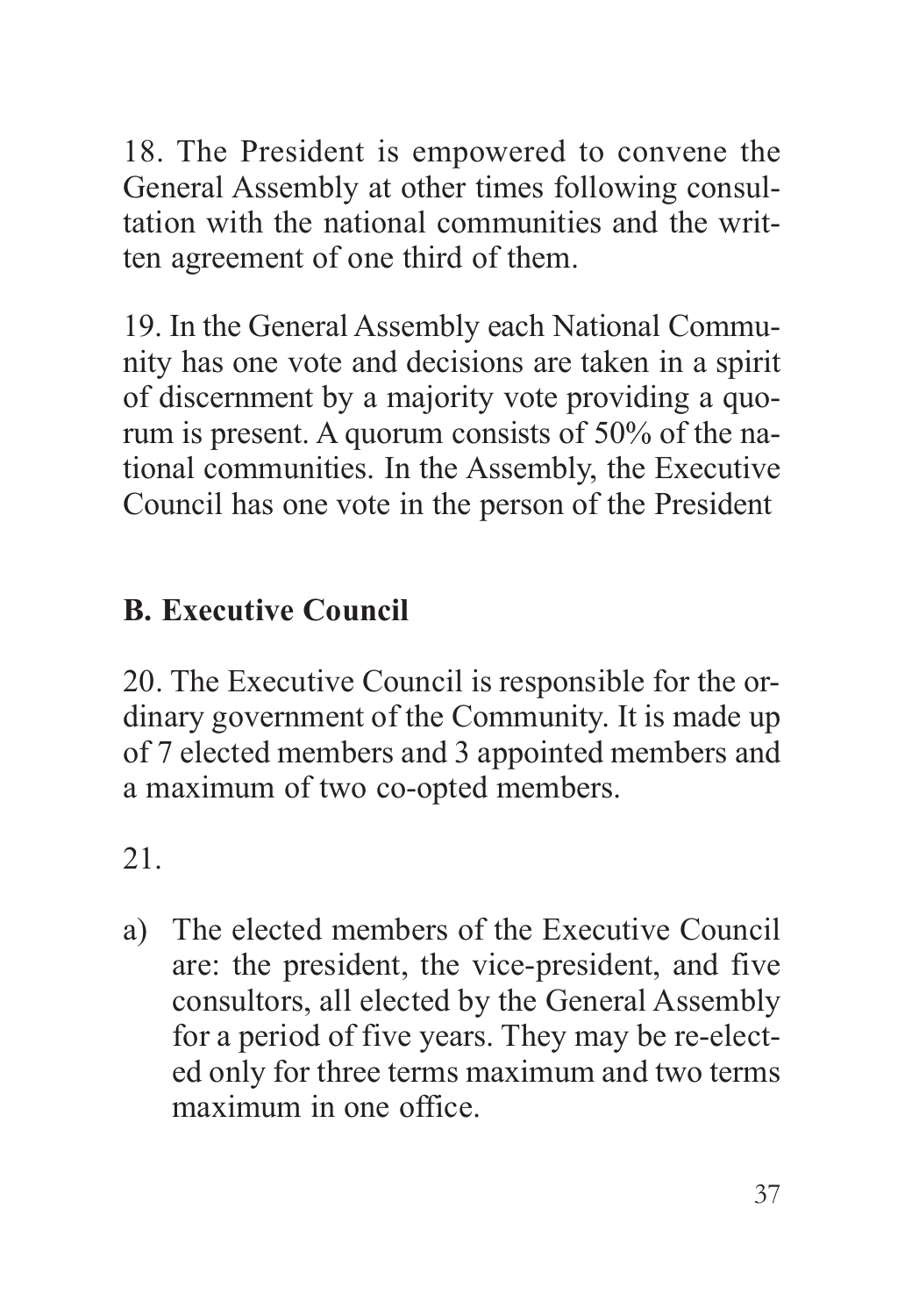- b) The appointed members of the Executive Council are the ecclesiastical assistant, the vice-ecclesiastical assistant and the executive secretary.
- c) the World Executive Council may, if it wishes, co-opt one or two additional consultors.
- 22. The Executive Council is responsible for:
- a) Promoting the implementation of the General Principles and General Norms.
- b) The implementation of the policies and decisions taken at the General Assemblies.
- c) Fostering national communities, stimulating their mutual assistance and collaboration, and promoting their active participation in the world mission of CLC.
- d) Assuring CLC representation in programs of international cooperation wherever it may be opportune. Our representatives in these international institutions participate with observer status at the General Assembly or are represented by the World ExCo.
- e) Promoting the implementation of the teachings of the Church, especially that of Vatican Council II and its further developments.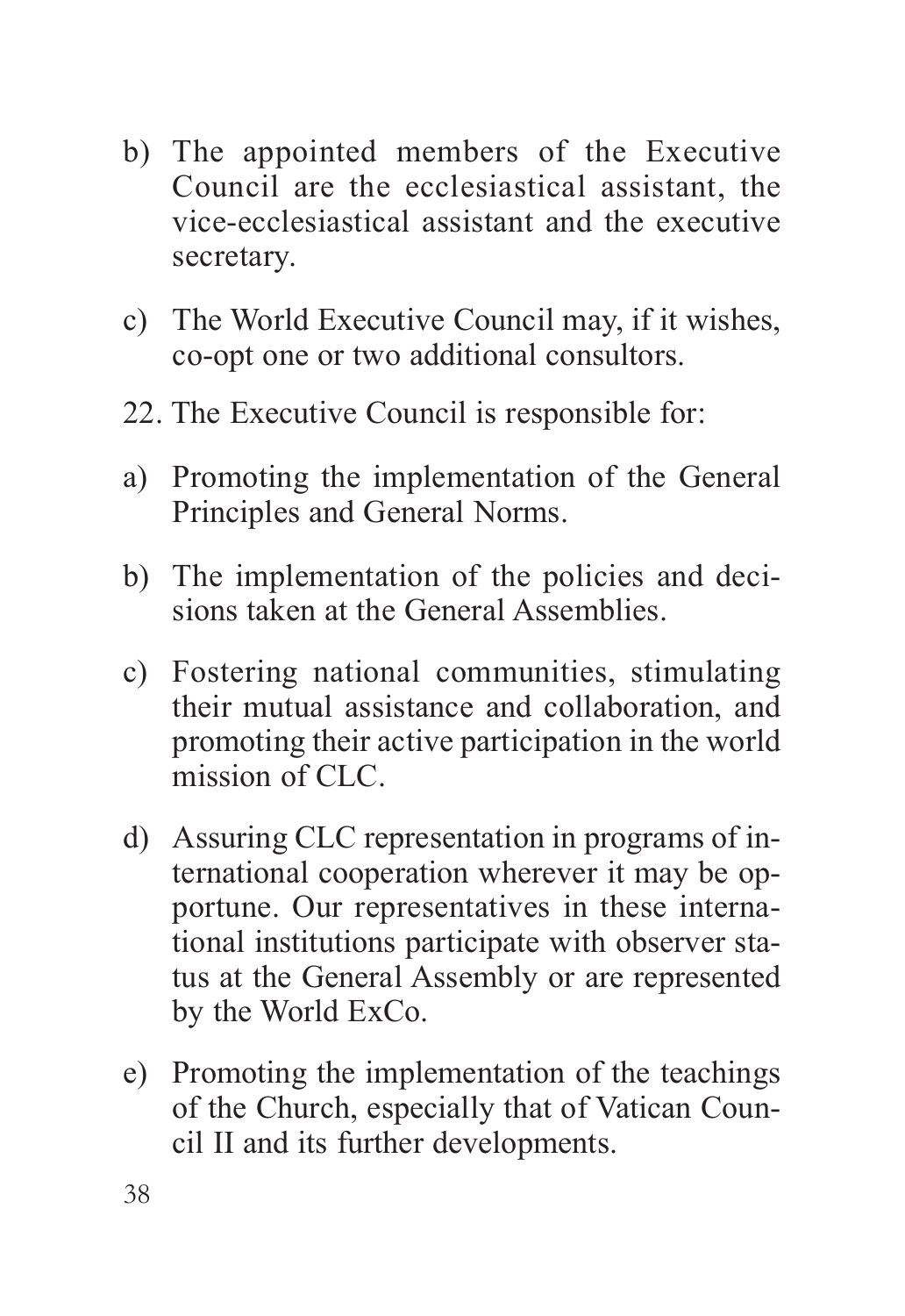- f) Encouraging the fuller sharing, by national and other communities, between each other and with the World Community, of their documentation, experiences, personnel and material resources.
- g) Promoting and encouraging specific projects particularly in accordance with norms 10 and 11.
- h) Encouraging and creating initiatives necessary to fulfil all these tasks.

23. The Executive Council meets at least once a year. It informs all national communities of its activities.

24. In the Executive Council, decisions are taken in a spirit of discernment by a majority vote providing a quorum is present. A quorum consists of 5 members.

25. The Executive Council maintains a Secretariat for carrying out its policies and decisions.

26. the Executive Secretary is appointed by the Executive Council, which determines the rights and responsibilities of the office.

27. For all official communications the address of the World Secretariat is to be considered as the address of the Executive Council.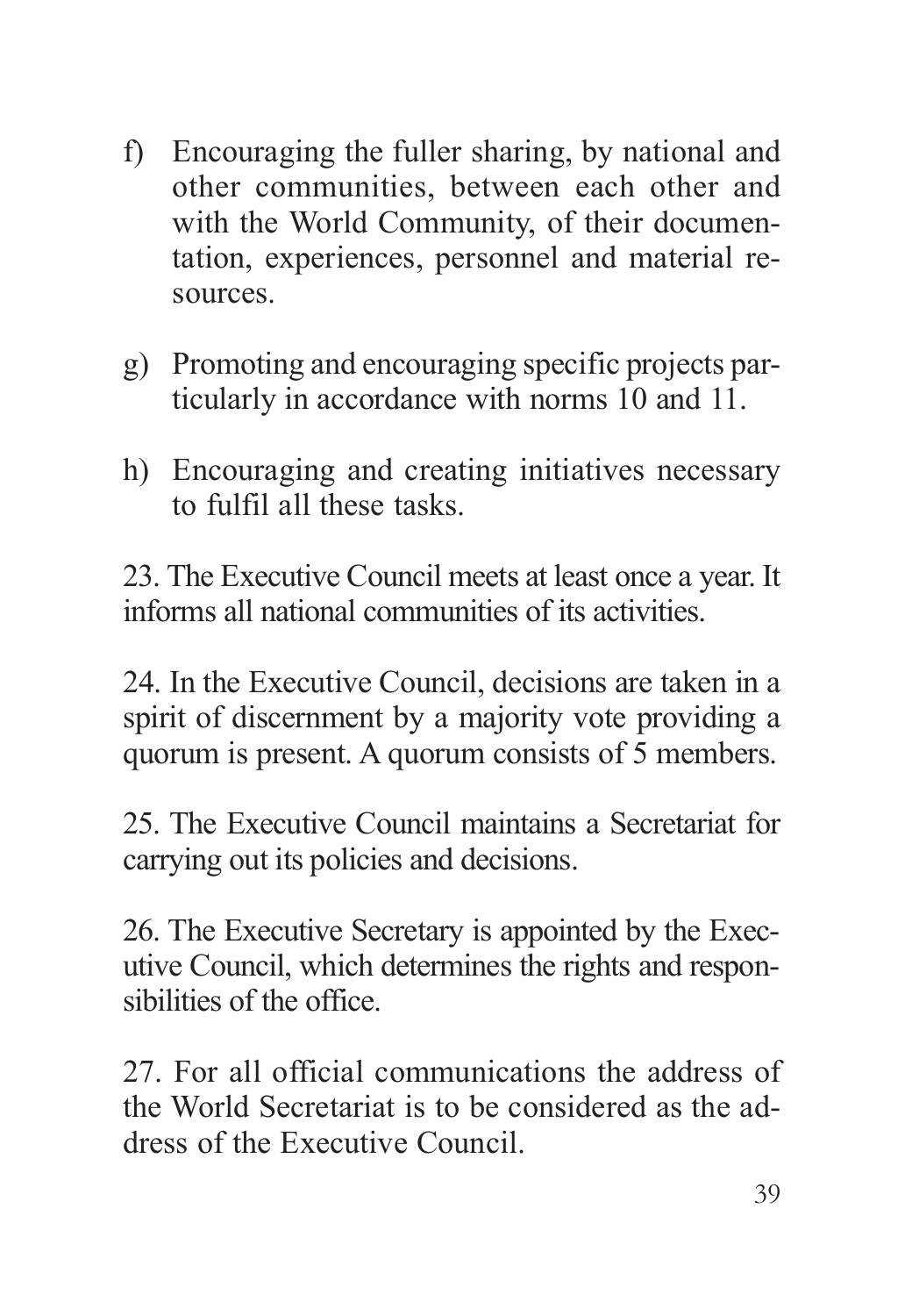28. Nominations for all elected officers are to be proposed to the World Executive Council in writing at least six months before the meeting of the General assembly at which the elections take place. Nominations are submitted by each national community through its executive council.

29. a list of candidates for the presidency of the Christian Life Community is to be presented to the Holy See at least three months prior to the election.

## **C. Establishing New Communities**

30. Though the Christian Life Community is one, it may nevertheless comprise groupings of National Communities according to common specifics or relating to territory.

31. the World Community officially establishes a single national community in a given country. When circumstances make formation of a single national community impossible, the World Community may establish more than one community in a country or one community to include more than one country. Establishment of a new national community is first, approved by the World Executive Council. Such approval makes the newly established community eligible henceforth for all the rights and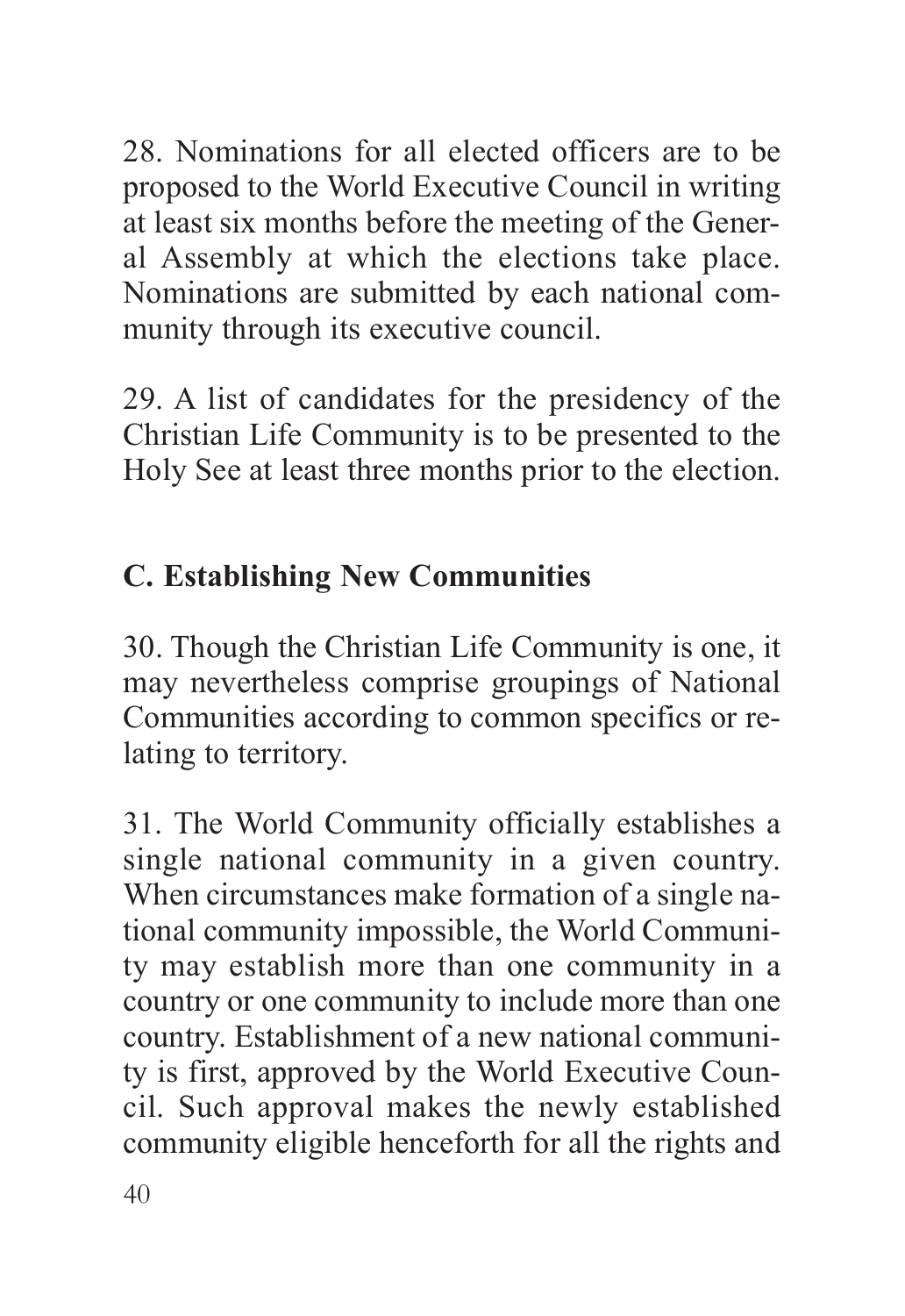obligations of membership. However, the decision is to be confirmed by the General Assembly.

32. The Church authority which grants official approval to a national, regional or local community is the World Christian Life Community, canonically approved by the Holy See, with the consent of the bishop or bishops concerned; for communities established in places belonging to the Society of Jesus or in those whose charge has been confided to it, the consent required is, according to the pontifical documents, that of the General or Vicar General of the Society of Jesus, who may delegate this authority to the provincial or to the ecclesiastical assistant.

33. Every established national community must accept:

- a) The General Principles and General Norms.
- b) The resolutions approved by the General Assembly.
- c) The financial contribution fixed by the Executive Council.

34.

a) The Executive Council of the World Community respecting the legitimate rights and obligations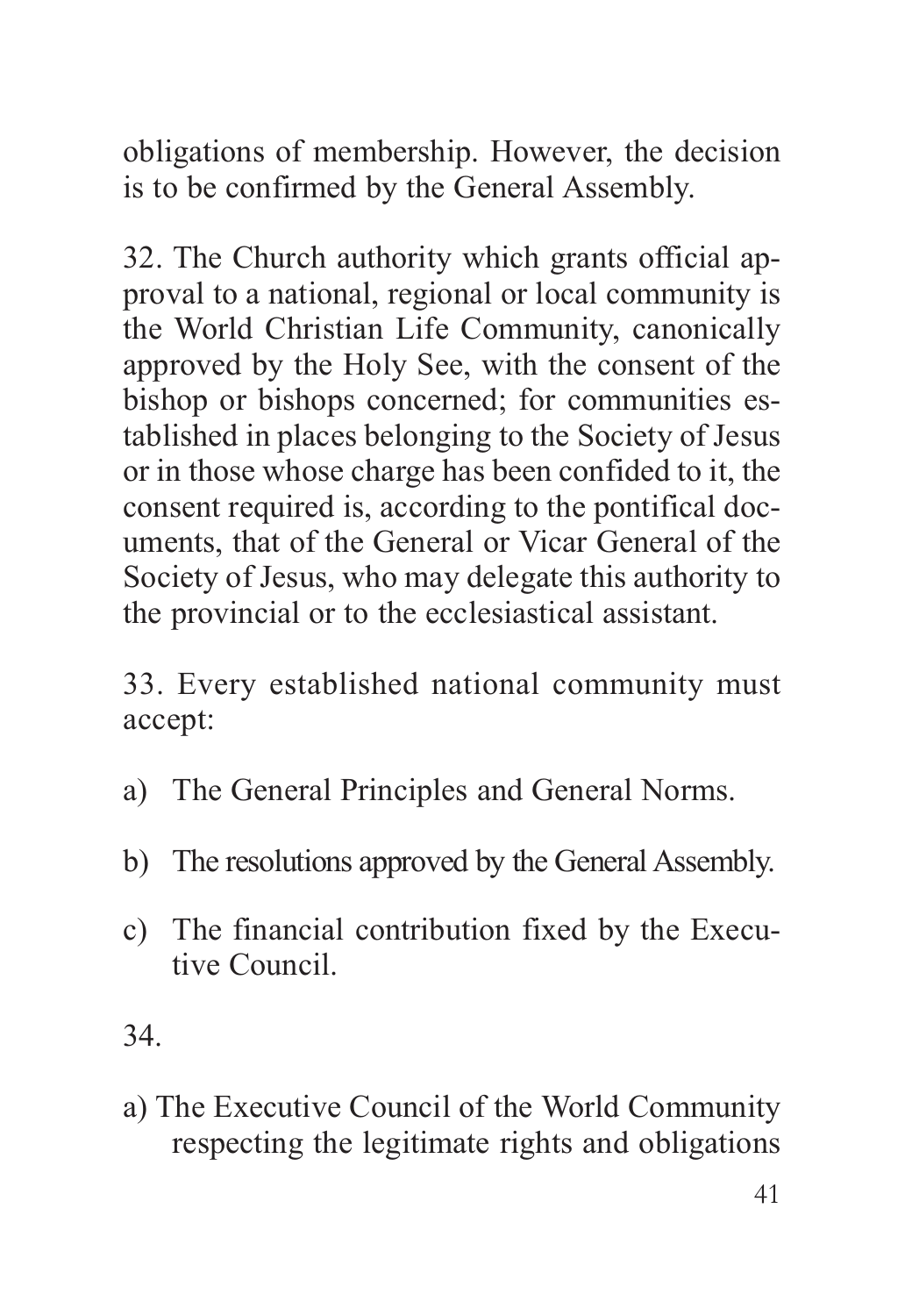of the National Communities will take action regarding a national community only in the event of non-compliance with General Norm 33. The General Assembly reserves to itself the right of expulsion.

- b) Reasons for excluding a member from the World CLC<sup>.</sup>
	- (1) a community which does not accept the General Principles, the General Norms and the Standing Orders;
	- (2) a community, which does not implement the GP and GN according to the guidelines of the World Community expressed in basic documents;
	- $(3)$  A community not paying dues, without giving an explanation.

It is the right and the obligation of the General assembly to exclude a national community if the above reasons are given. Such a decision is to be prepared by the World ExCo. The World ExCo. will contact the given community for explanations, and will report to the General assembly for a decision.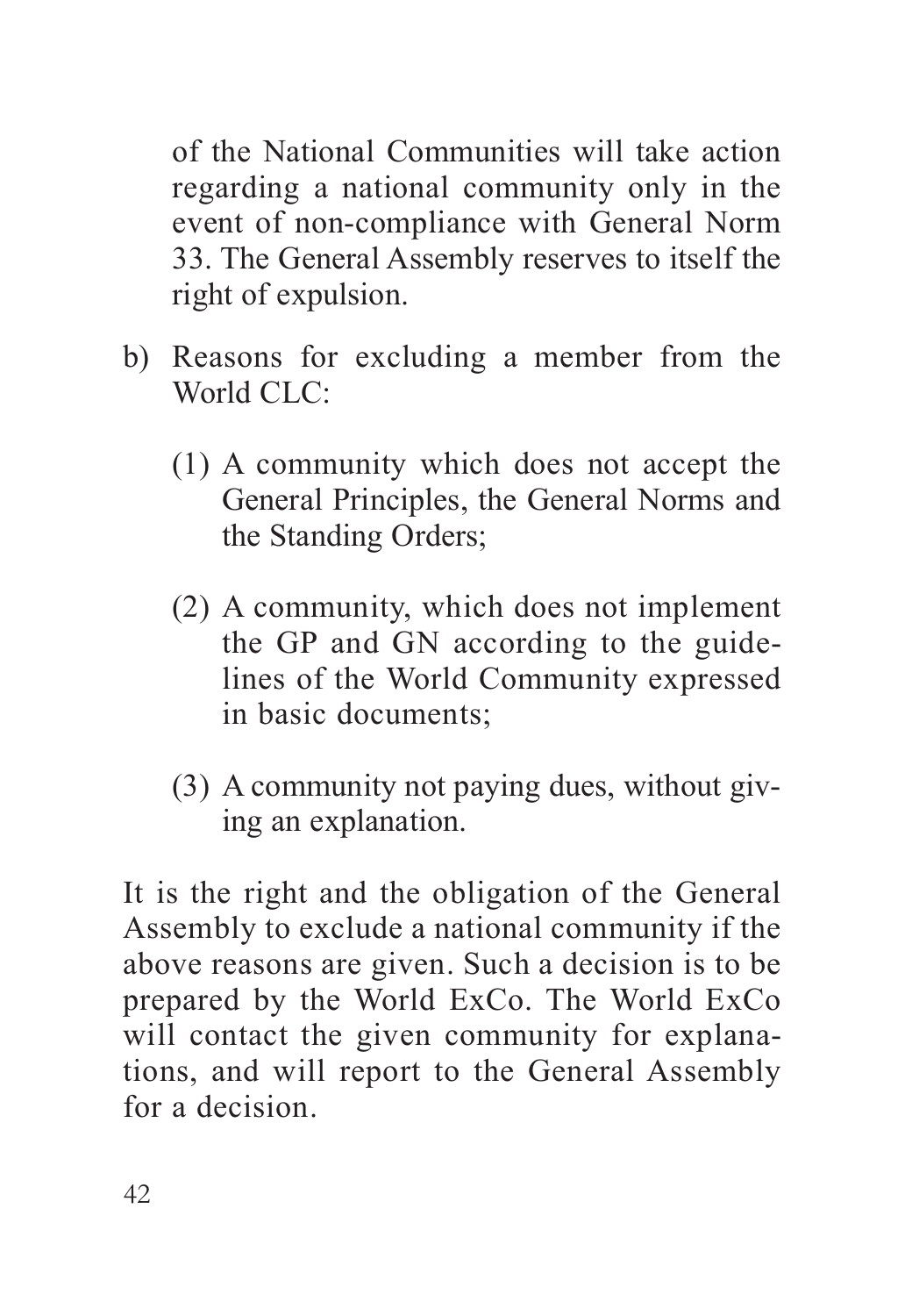## **D. National Communities**

35. Each national community as a branch of the World Community establishes its own statutes in conformity with the General Principles and General Norms and the stage of development of the national community. The statutes of national communities have to be translated by these communities into one of the official languages of the World CLC, and have to be confirmed by the Executive council of the World Community. Such statutes would ordinarily deal with:

- a) Membership in and admission to the national community.
- b) Goals and means of the national community.
- c) Relationship with the hierarchy
- d) Structures for choosing leaders and for making decisions.
- e) Procedure for selecting delegates to the World General Assembly.
- f) Any other matters essential to ordering the life, unity, growth and mission of the national community.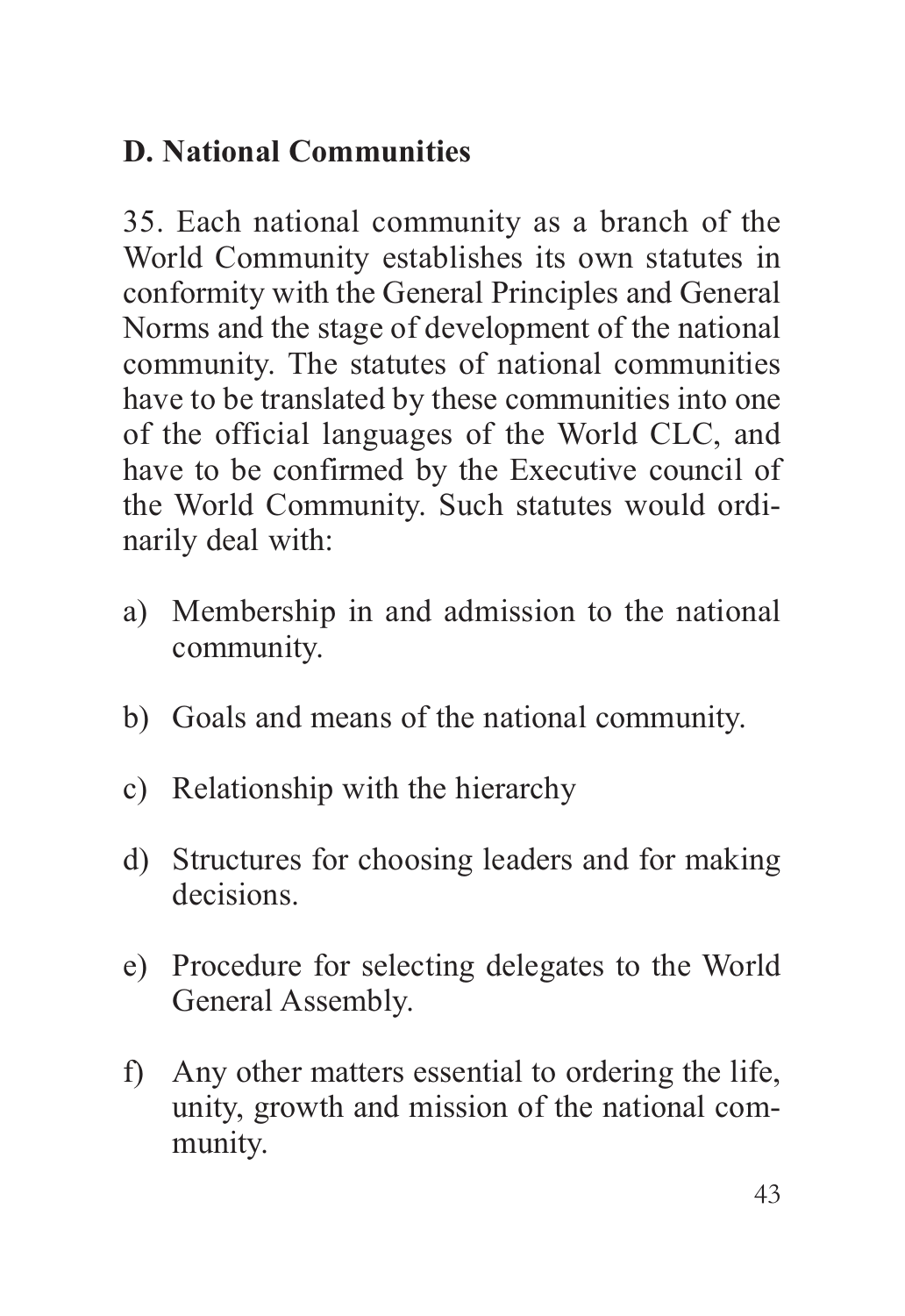36. Each National Community may establish regional, diocesan, parochial or other suitable units as may facilitate its development.

37. Secretariats may be established by national communities, which desire them for the purposes of co-ordination, counsel and promotion.

38. National Communities are free to enter into relationship with each other for apostolic projects or any other just concerns. Any new structure resulting from such initiatives, if it intends to act in the name of those national communities, must have a clear and specific mandate approved by the Executive Council.

## **E. Local Communities**

39.

a) Members participate in the life of the community at several concentric levels. The local community level (also called "small CLC community" or simply "group") is the most appropriate for a communal continuation of the dynamics of life generated by the Spiritual Exercises. These small communities practice the type of prayer and relationships, which foster a process of integration of faith and life by offering to all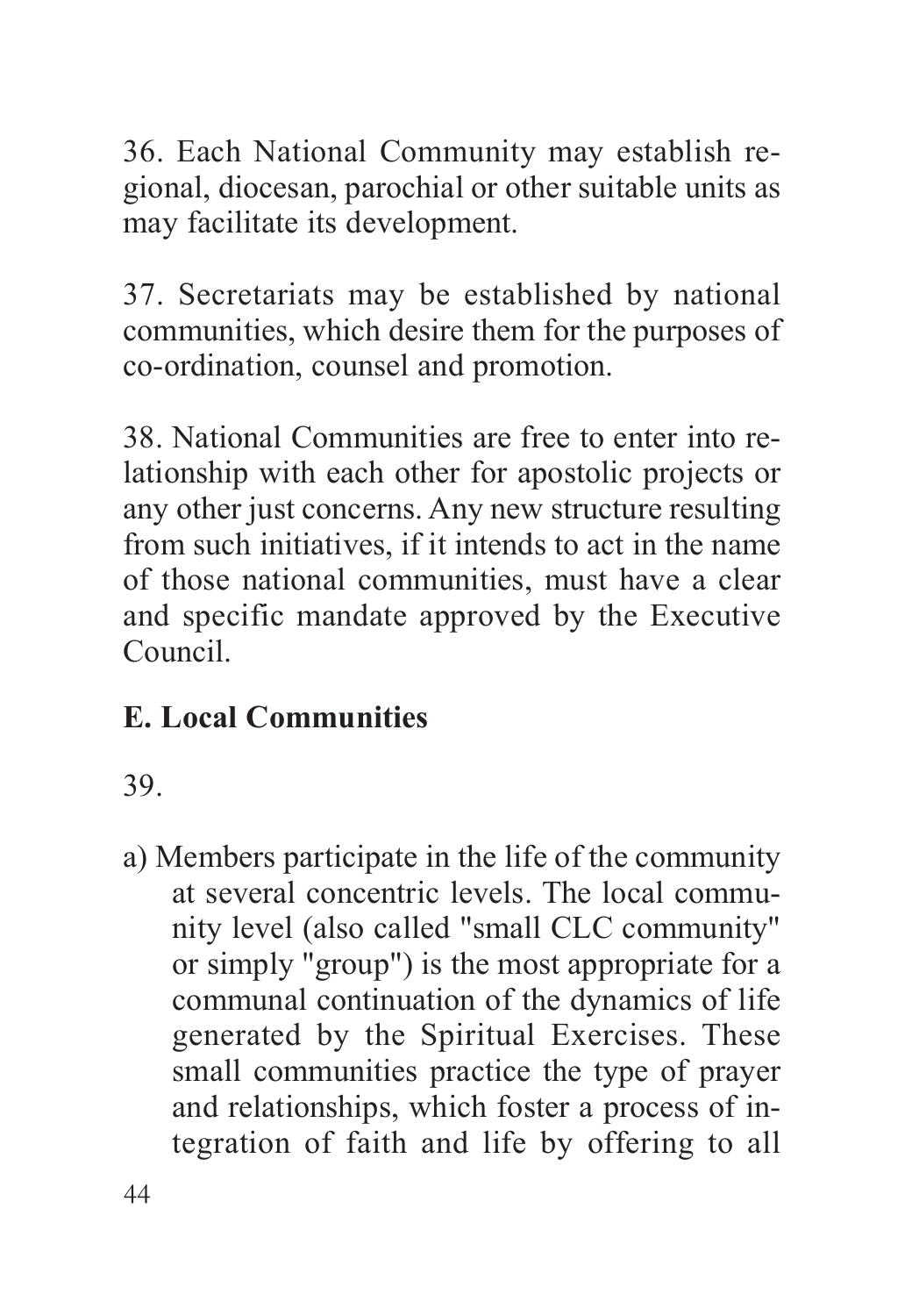members a permanent communal verification of their spiritual and apostolic growth.

b) Experience shows that for this end it is of great help that these communities be composed of no more than twelve members of like qualities, such as age, occupation, or state of life, and that they meet weekly or every fifteen days so that the process carries over from one meeting to the next.

40. Each local community, within the framework of a wider community (a centre or church, a diocesan or national community, or whichever unit is appropriate to the different realities) adopts its process for accepting new members, its own programs, service, and the content and format of its meetings. all members participate periodically in celebrating the Eucharist and share responsibility for the life of their local community and of the wider community in which this is inserted. Thus, the entire community decides all its affairs except those it delegates to its leaders.

41.

a) The principal responsibility for co-ordination in each local community is vested by the members in its elected co-ordinator, who works in close collaboration with the guide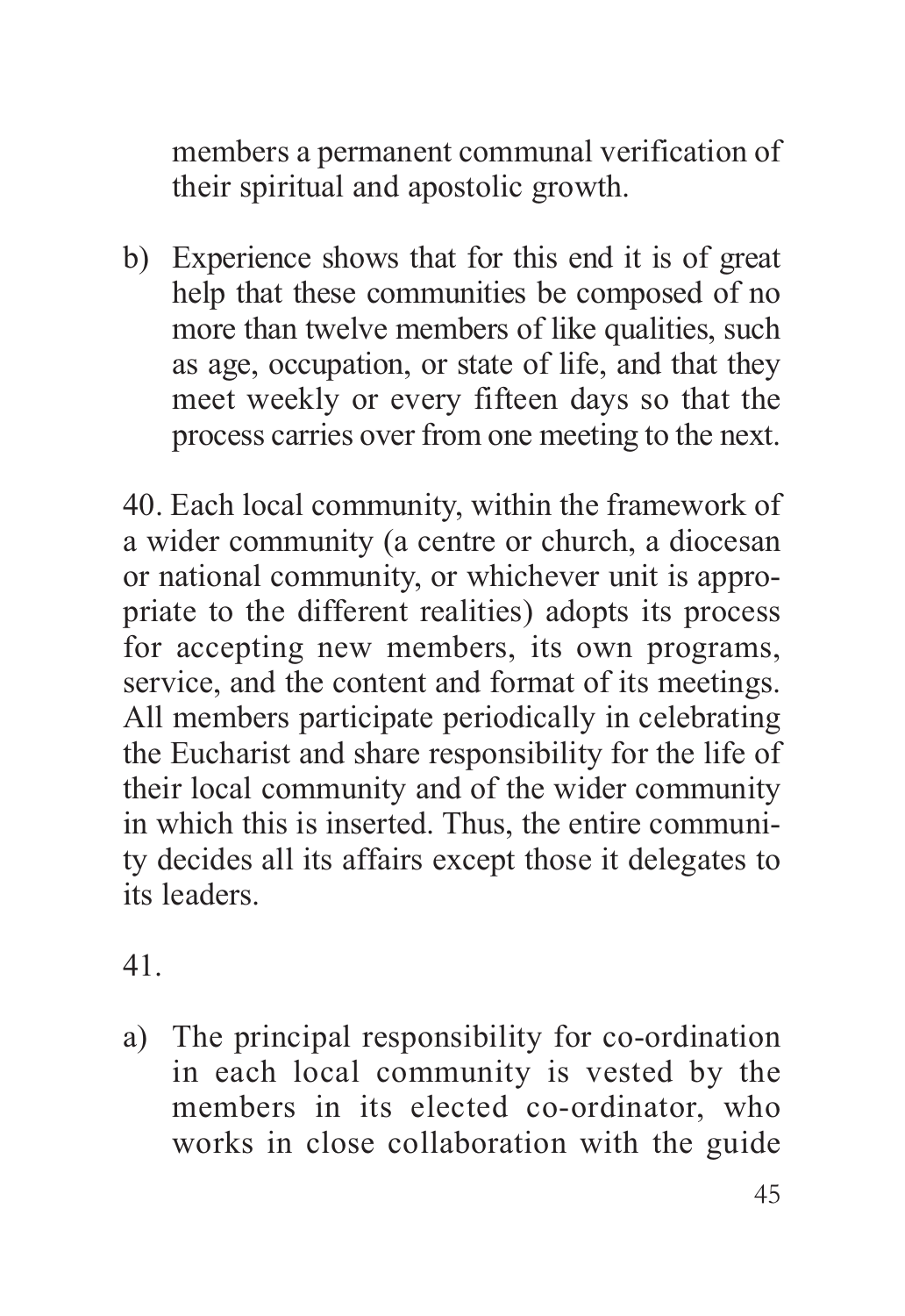and possesses such other powers as are delegated by the community.

b) The guide, well formed in the Ignatian process of growth, helps the community to discern the movements at work in the individuals and the community, and helps them to maintain a clear idea of the CLC goal and process. The guide assists the community and its co-ordinator to find and to use the means needed for the community's formation and its mission. The guide's participation in the life of the community is conditioned by the objectivity needed to carry out effectively the role of guide. The guide is chosen by the community with the approval of the national or regional community.

## **F. Ecclesiastical Assistant**

42. The World Ecclesiastical Assistant to the Christian Life Community is appointed by the Holy See after receiving a list of names from the World Executive Council.

43. the World Christian Life Community accepts as its Vice-Ecclesiastical assistant the Jesuit who, after consultation with the World Executive Council, is appointed to this post by the Superior General of the Society of Jesus.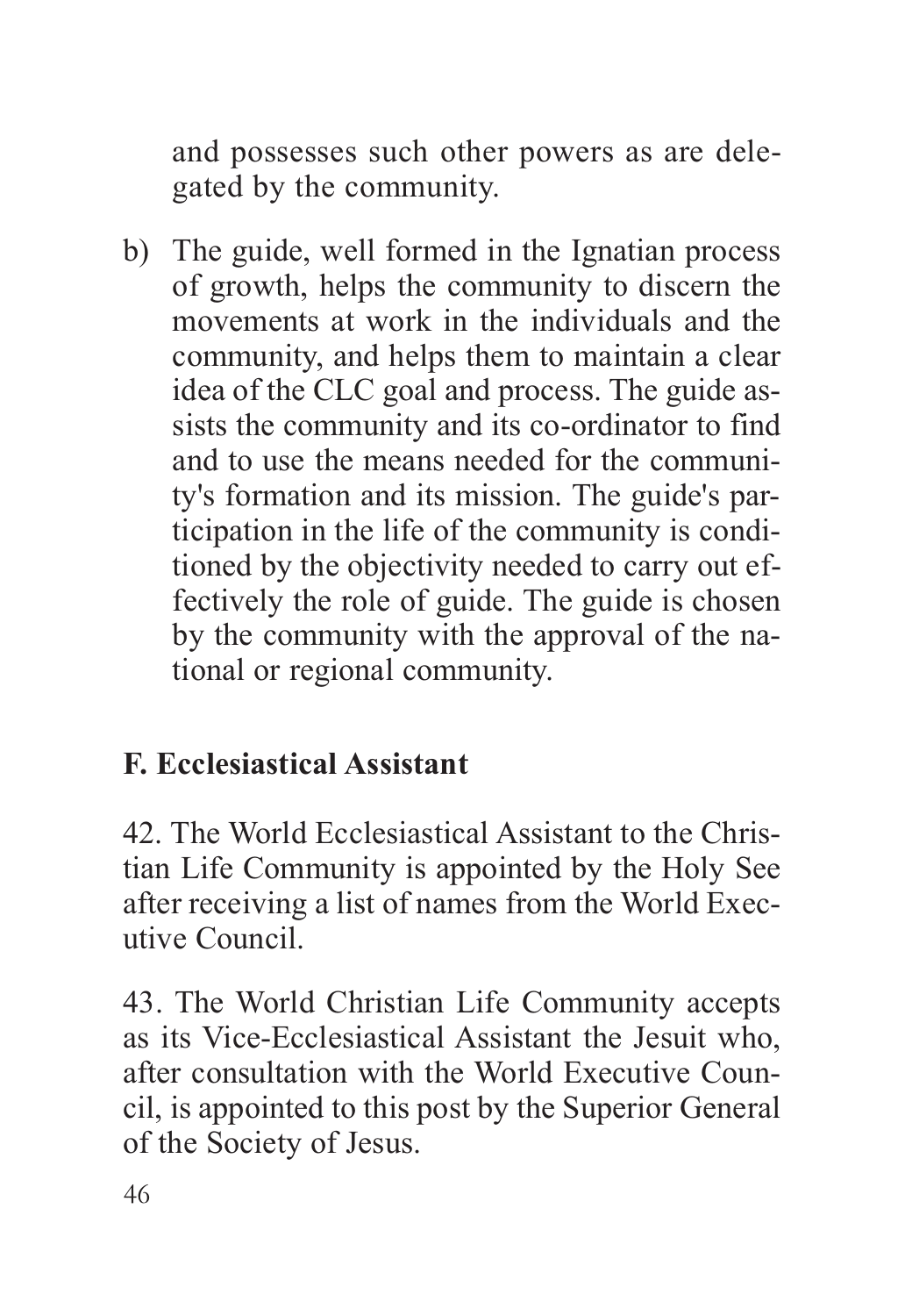44. National, regional, diocesan or other ecclesiastical assistants are proposed by the CLC executive councils at the equivalent level, but their appointment is reserved to the competent authority. Generally at the national, regional and diocesan levels, the ecclesiastical assistant is a priest; in special cases the competent authority may assign the function to any other qualified person, always taking account of the role that the CLC expects from its assistants (GP14). Procedures and formalities for these appointments must be clearly expressed in the National Statutes.

45. at the level of the local community the link with the ecclesiastical assistant will normally be maintained through the local community guide.

46. the term of office for a national, regional or diocesan ecclesiastical assistant is four years. This may be renewed.

## **G.Modification of the General Principles and General Norms**

47. Changes in the General Principles and General Norms are to be proposed in writing by national communities to the World Executive Council at